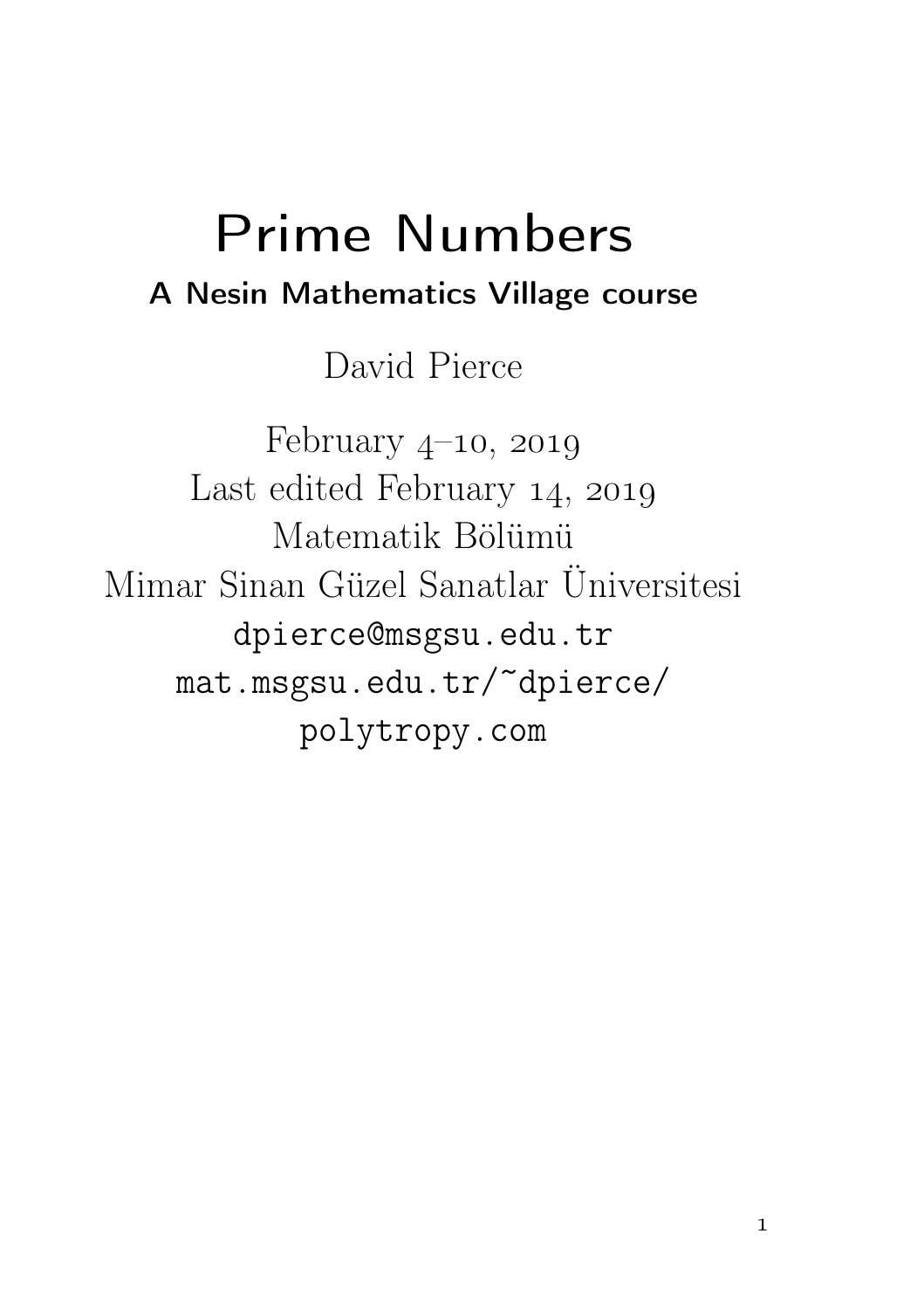## Preface

Here are notes for the second offering of my course on the Prime Number Theorem. In preparing and delivering my lectures, I used the typeset notes from the first offering. I had arranged those according to topic, though the Preface described what I had done each day. The present notes are given by day and cover only what I actually talked about in class. Therefore the earlier notes are still useful.

The second time around, on the first day of my course, I was given a list of  $47$  registered students. I was told that more might attend, unofficially. I did not count, but there were a lot of students in the audience of the Nişanyan Library. Their numbers shrunk, day by day. On the seventh day, there was one student, and I talked with him about algebraic number theory, since he expressed curiosity about number theory in general. Other students from previous days were still in the Village, but said they hadn't known there would be class. Had they come too, I would have summarized the material relegated to the appendices.

Two days of material is so relegated, judging by page count. Another time I may skip Bertrand's Postulate, which took up part of Tuesday and the entirety of Wednesday.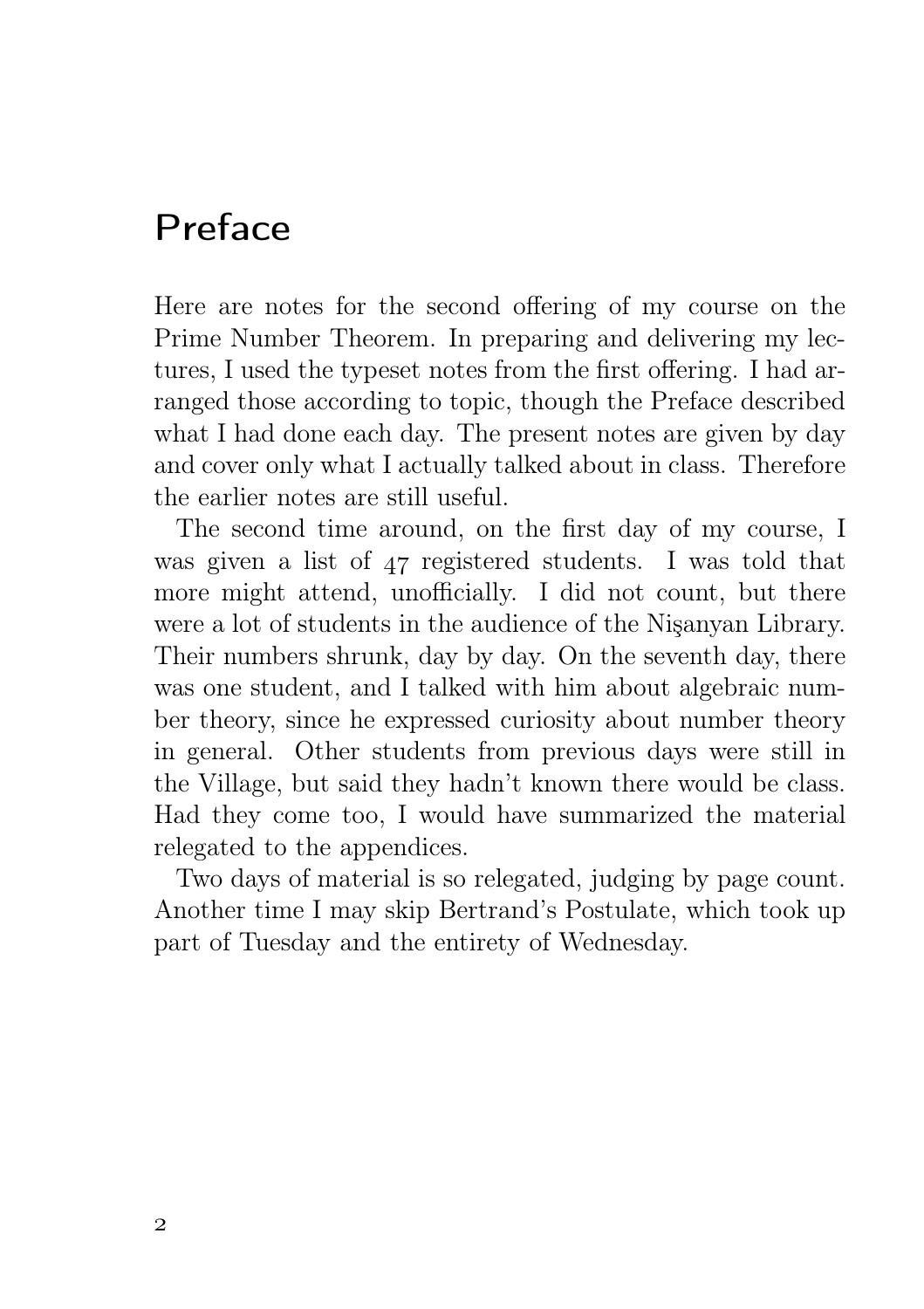## **Contents**

| 1. Monday                          | 4  |
|------------------------------------|----|
| 2. Tuesday                         | 9  |
| 3. Wednesday                       | 15 |
| 4. Thursday                        | 20 |
| 5. Friday                          | 25 |
| 6. Saturday                        | 29 |
| A. Analytic Functions              | 34 |
| <b>B. The Prime Number Theorem</b> | 38 |
| <b>Bibliography</b>                | 44 |

## List of Figures

| 1.2. $y = \pi(x)$ and $y = \log_2 \log_2 x$ 6                          |  |  |  |  |  |  |
|------------------------------------------------------------------------|--|--|--|--|--|--|
| B.1. A contour for integration $\ldots \ldots \ldots \ldots \ldots$ 39 |  |  |  |  |  |  |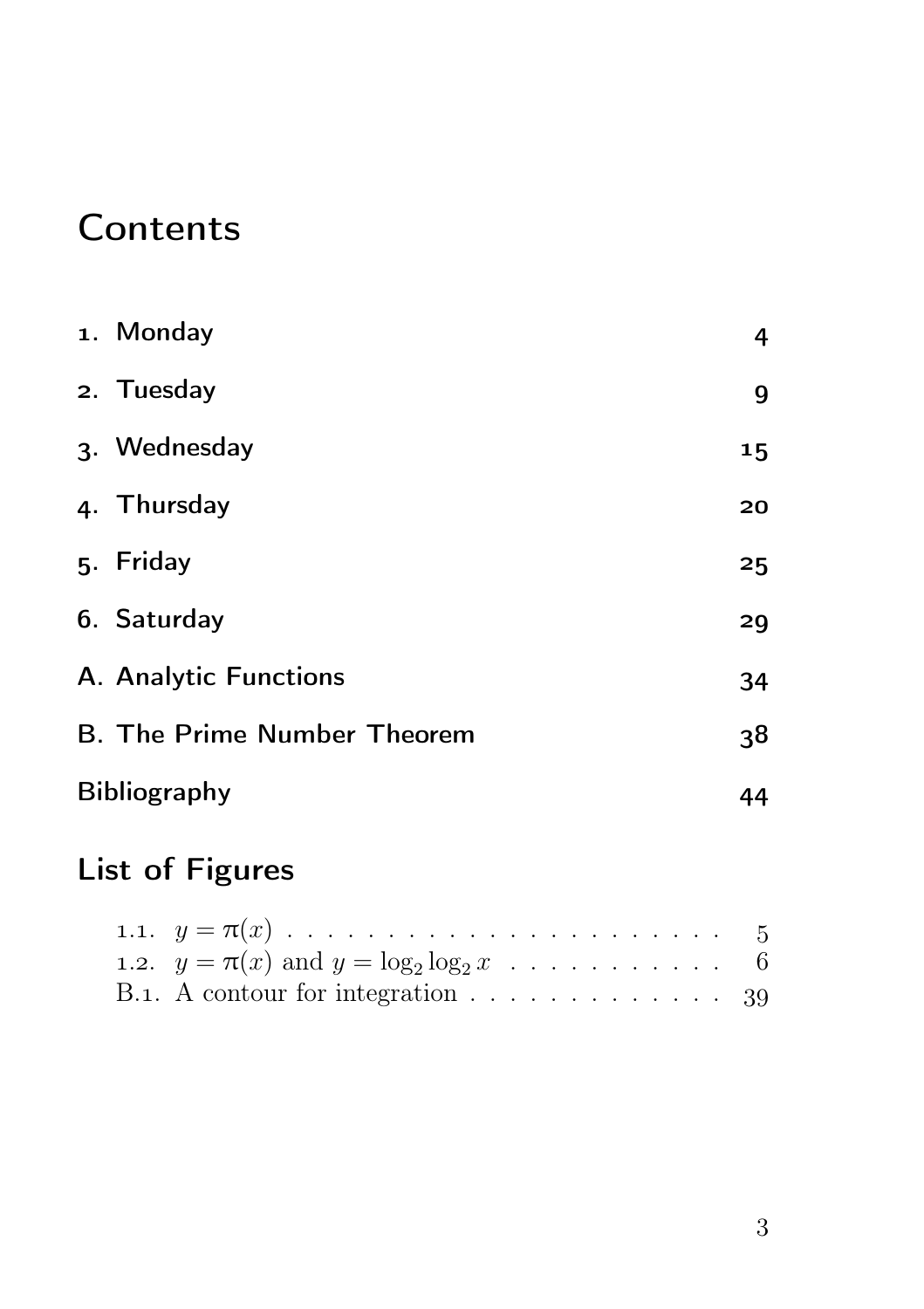### . Monday

Let  $p_n$  be the *n*th prime number, thus:

If  $x \in \mathbb{R}$ , we define

$$
\max(\{k \in \mathbb{N} \colon p_k \leqslant x\} \cup \{0\}) = \pi(x).
$$

Thus  $\pi(x)$  is the number of primes that do not exceed x:

$$
\pi(x) = |\{p \colon p \leq x\}| = \sum_{p \leq x} 1.
$$

We aim to understand  $\pi$ , whose graph is in Fig. 1.1.

**Theorem 1** (Euclid [1, IX.20]).  $\lim_{x\to\infty} \pi(x) = \infty$ .

*Proof.* We show that  $p_k$  exists for each k in N. We use strong induction. For some n in N, whenever  $k < n$ , suppose  $p_k$ exists. Then

$$
p_1 p_2 \cdots p_{n-1} + 1 \equiv 1 \pmod{p_k},
$$
  

$$
p_k \nmid p_1 p_2 \cdots p_{n-1} + 1.
$$

However, thus sum must have a prime factor, since

$$
p_1p_2\cdots p_{n-1}+1\geqslant 2,
$$

even when  $n = 0$  (for then the product is 1). The least prime factor is  $p_n$ . By strong induction,  $p_k$  exists for all counting numbers k.  $\Box$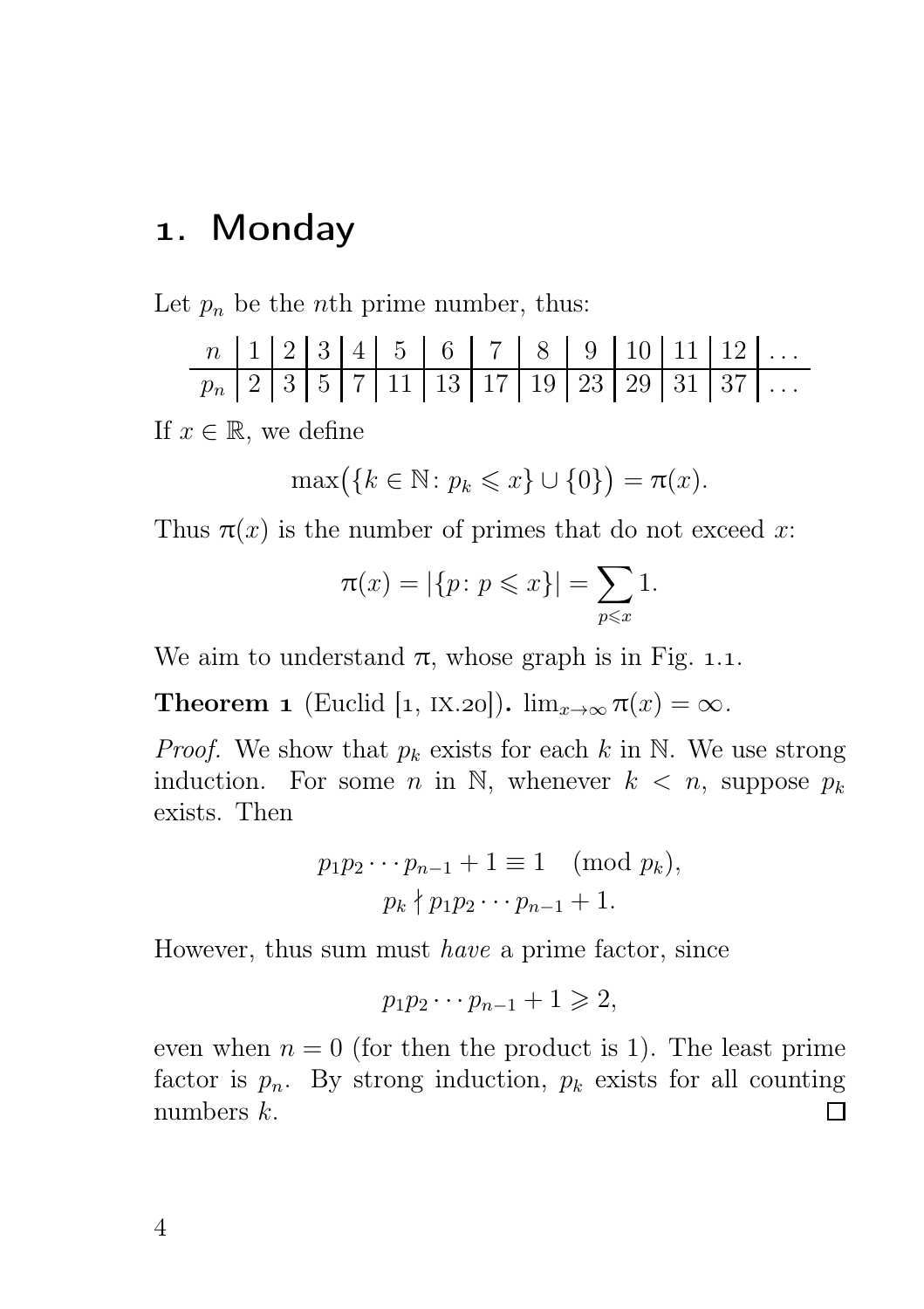

We can say a little more, as Hardy and Wright do  $[2, p. 12]$ . See Fig.  $1.2$ .

**Theorem 2.** For real numbers  $x$  exceeding 1,

$$
\pi(x) \geqslant \log_2 \log_2 x. \tag{1.1}
$$

Proof. Since

$$
\log_2 \log_2 x \leq 0 \iff \log_2 x \leq 1 \iff x \leq 2,
$$

the claim is true when  $x \le 2$ . If  $x > 2$ , then for some k in N,

$$
2^{2^k} \geqslant x > 2^{2^{k-1}}.
$$

From the two inequalities respectively, we have

$$
k \geqslant \log_2 \log_2 x, \qquad \qquad \pi(x) \geqslant \pi(2^{2^{k-1}}).
$$

To prove  $(1.1)$  now, it is enough to show

$$
\pi(2^{2^{k-1}}) \geqslant k.
$$

#### . Monday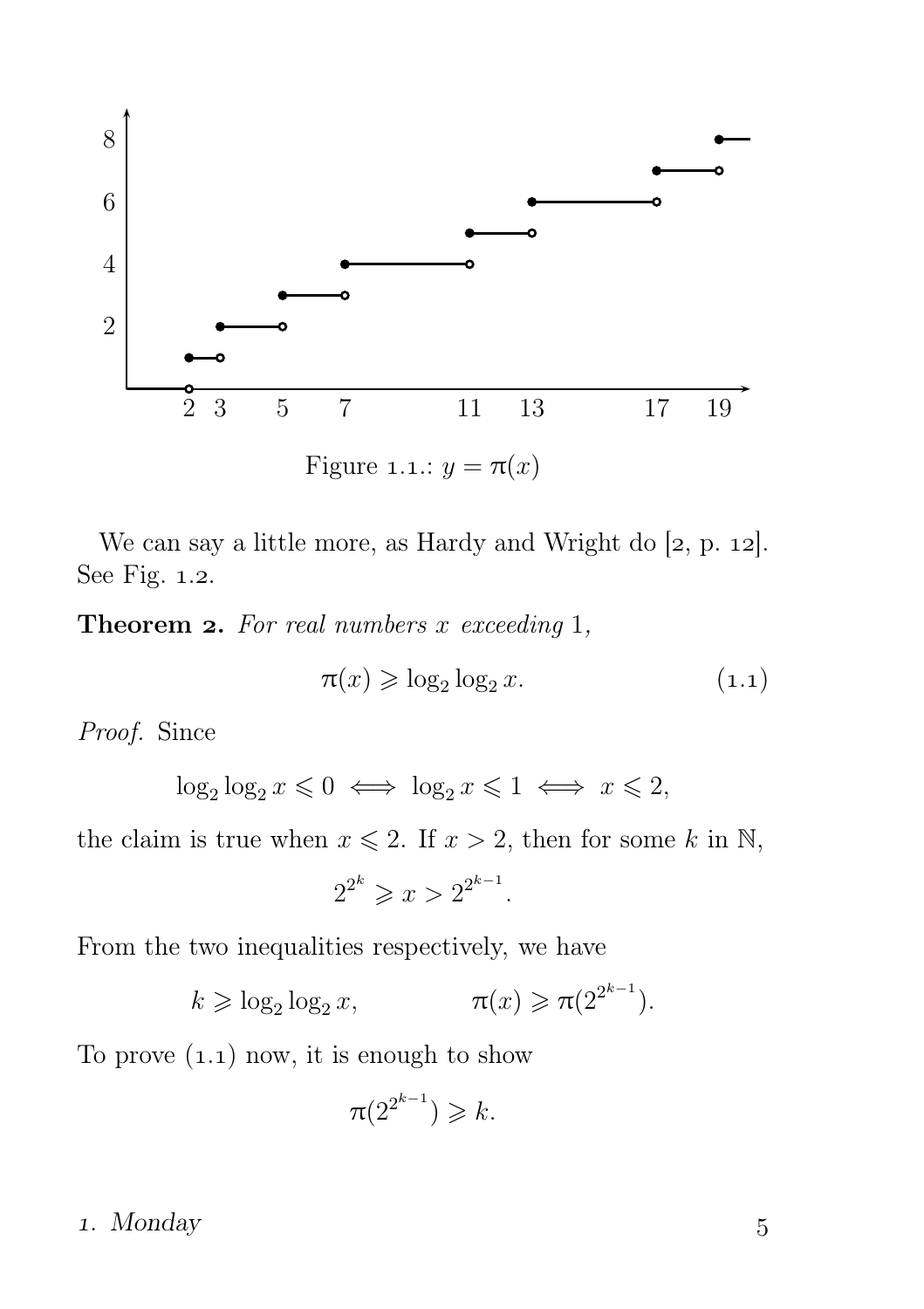

Figure 1.2.:  $y = \pi(x)$  and  $y = \log_2 \log_2 x$ 



$$
2^{2^{k-1}} \geqslant p_k. \tag{1.2}
$$

This follows by strong induction from the proof of Theorem 1. Suppose, for some n in N, that (1.2) is true whenever  $k < n$ . Then

$$
p_n \leq p_1 p_2 \cdots p_{n-1} + 1
$$
  
\n
$$
\leq 2^{2^0} 2^{2^1} \cdots 2^{2^{n-2}} + 1 = 2^{2^0 + 2^1 + \cdots + 2^{n-2}} + 1
$$
  
\n
$$
= 2^{2^{n-1}-1} + 1 \leq 2 \cdot 2^{2^{n-1}-1} = 2^{2^{n-1}},
$$

so  $(1.2)$  holds when  $k = n$ .

We aim to prove the Prime Number Theorem or PNT (Theorem 19, page 43), established in  $1896$  by Hadamard and de la Vallée-Poussin independently, namely

$$
\lim_{x \to \infty} \frac{\pi(x) \log x}{x} = 1,\tag{1.3}
$$

#### The Riemann Hypothesis

 $\Box$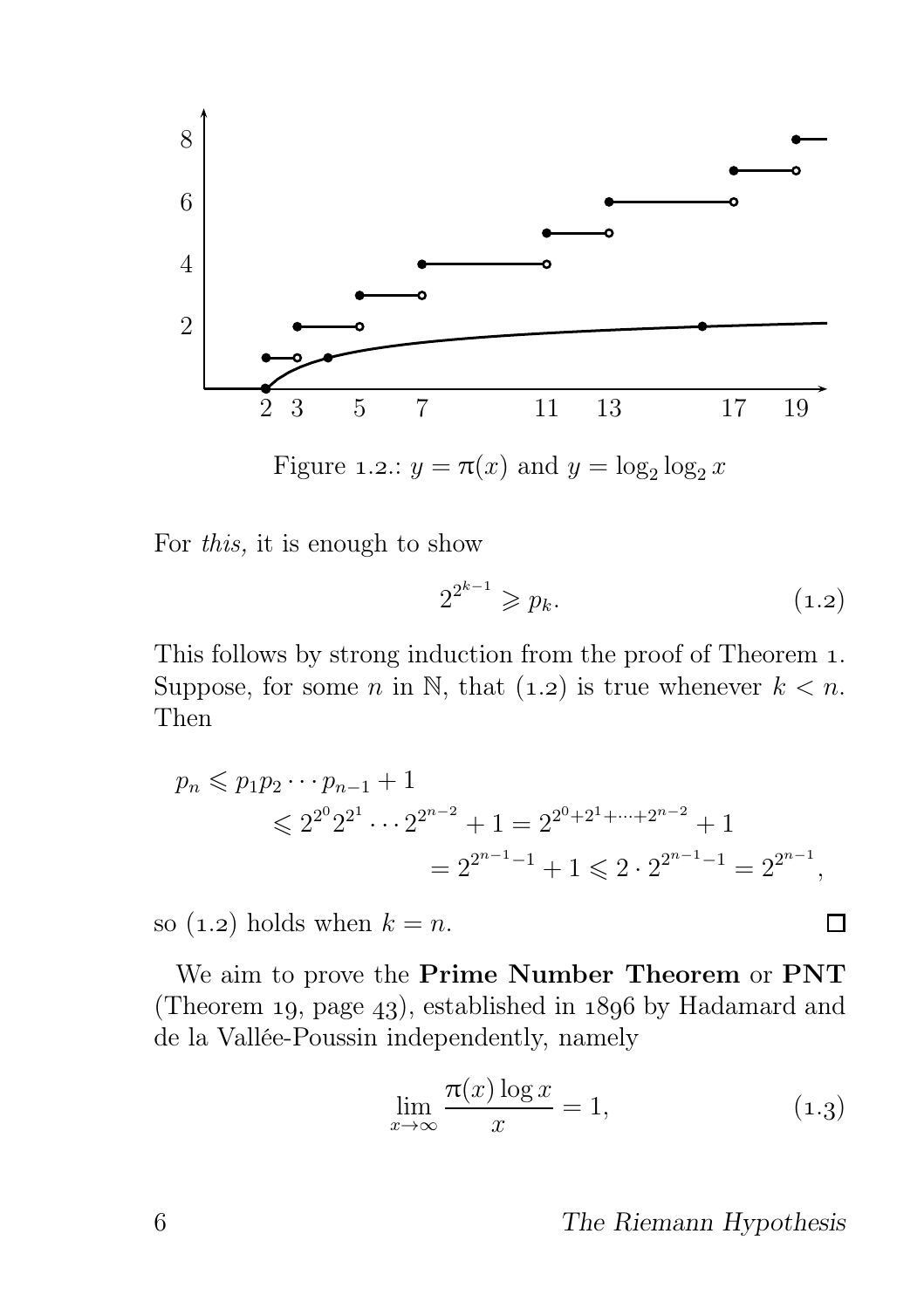where log is the natural logarithm,  $log_e$ . We can rewrite  $(1.3)$ as either of

$$
\pi(x) \log x \sim x, \qquad \qquad \pi(x) \sim \frac{x}{\log x}.
$$

We may say then that  $\pi(x)$  and  $x/\log x$  are **asymptotic** to one another  $[z, p. 8]$ . For example, when we define

$$
\text{Li}(x) = \int_{2}^{x} \frac{\mathrm{d}t}{\log t},\tag{1.4}
$$

we obtain

$$
\text{Li}(x) \sim \frac{x}{\log x} \tag{1.5}
$$

by L'Hôpital's Rule. First we compute

$$
\frac{\text{Li}(x) - x/\log x}{x/\log x} = \frac{\log x \cdot \text{Li}(x) - x}{x}.
$$

If the latter is  $f/g$ , then, since g grows without bound, we compute

$$
\frac{f'}{g'} = \frac{(1/x)\,\text{Li}(x) + \log x/\log x - 1}{1} = \frac{\text{Li}(x)}{x},
$$

and if this is  $f/g$ , then  $f'/g'$  is  $1/\log x$ , which tends to 0 as x grows without bound.

A weaker form of the PNT is Chebyshev's Theorem (Theorem 9, page  $22$ , established around  $1850$ , that the functions

$$
\frac{\pi(x) \log x}{x}, \qquad \frac{x}{\pi(x) \log x}
$$

are bounded above on some interval  $[a, \infty)$ ; we write this also as

$$
\pi(x) \asymp \frac{x}{\log x},
$$

#### . Monday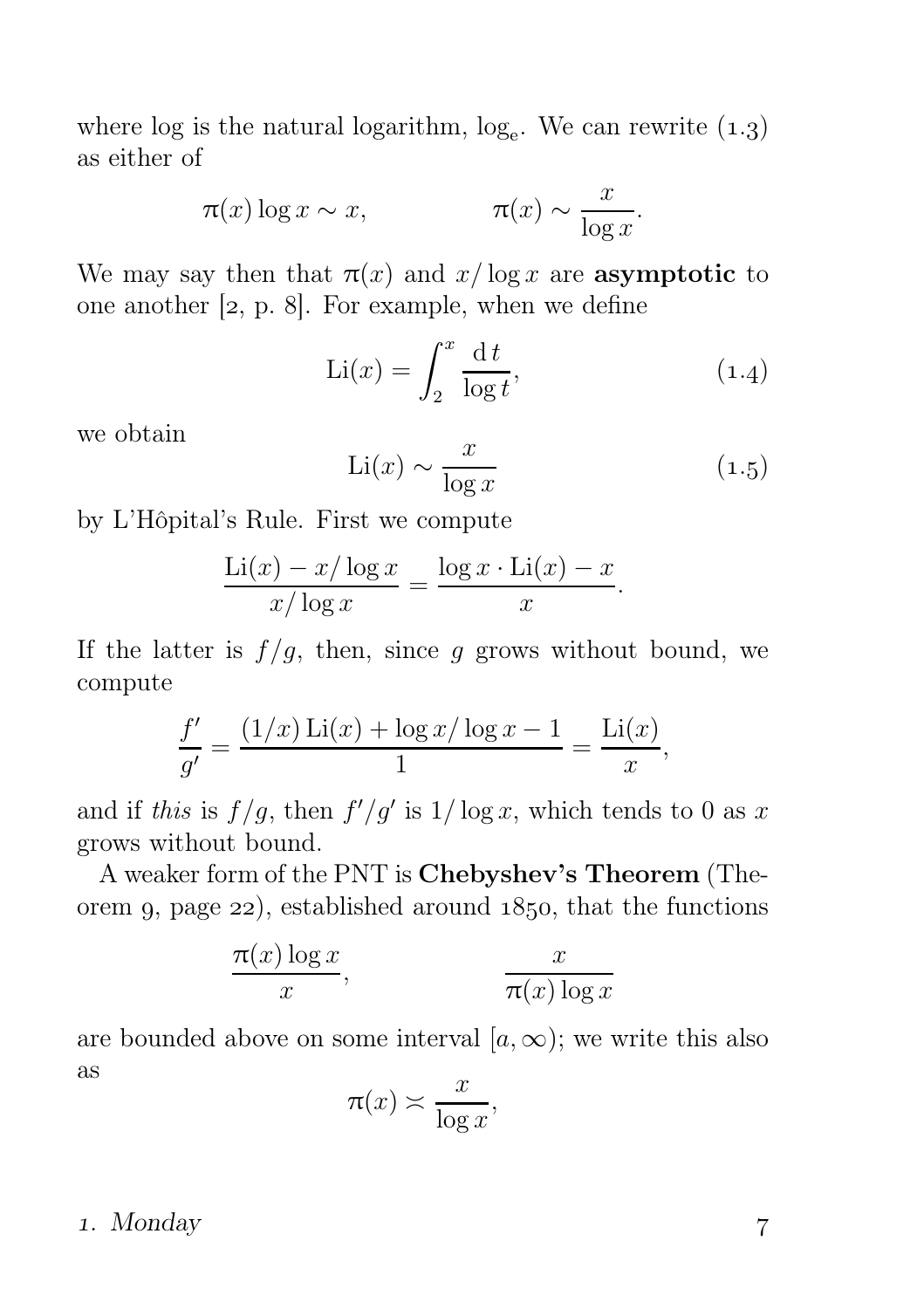using the notation of Hardy and Wright  $[2, p, 7]$ , in whose terminology  $\pi(x)$  and  $x/\log x$  are of the same order of magnitude. For example

$$
2 + \sin x \simeq 1.
$$

Our first big result will be Bertrand's Postulate (Theorem 6, page 15), that for every counting number n,

$$
\pi(2n) - \pi(n) > 0.
$$
 (1.6)

In the proof, we shall use that there is a sequence

 $2, 3, 5, 7, 13, 23, 43, 83, 163, 317, 631$  (1.7)

of primes, where each successive term is the greatest prime that is less than twice the previous term. Because of this, any n for which  $(1.6)$  fails must be at least 631.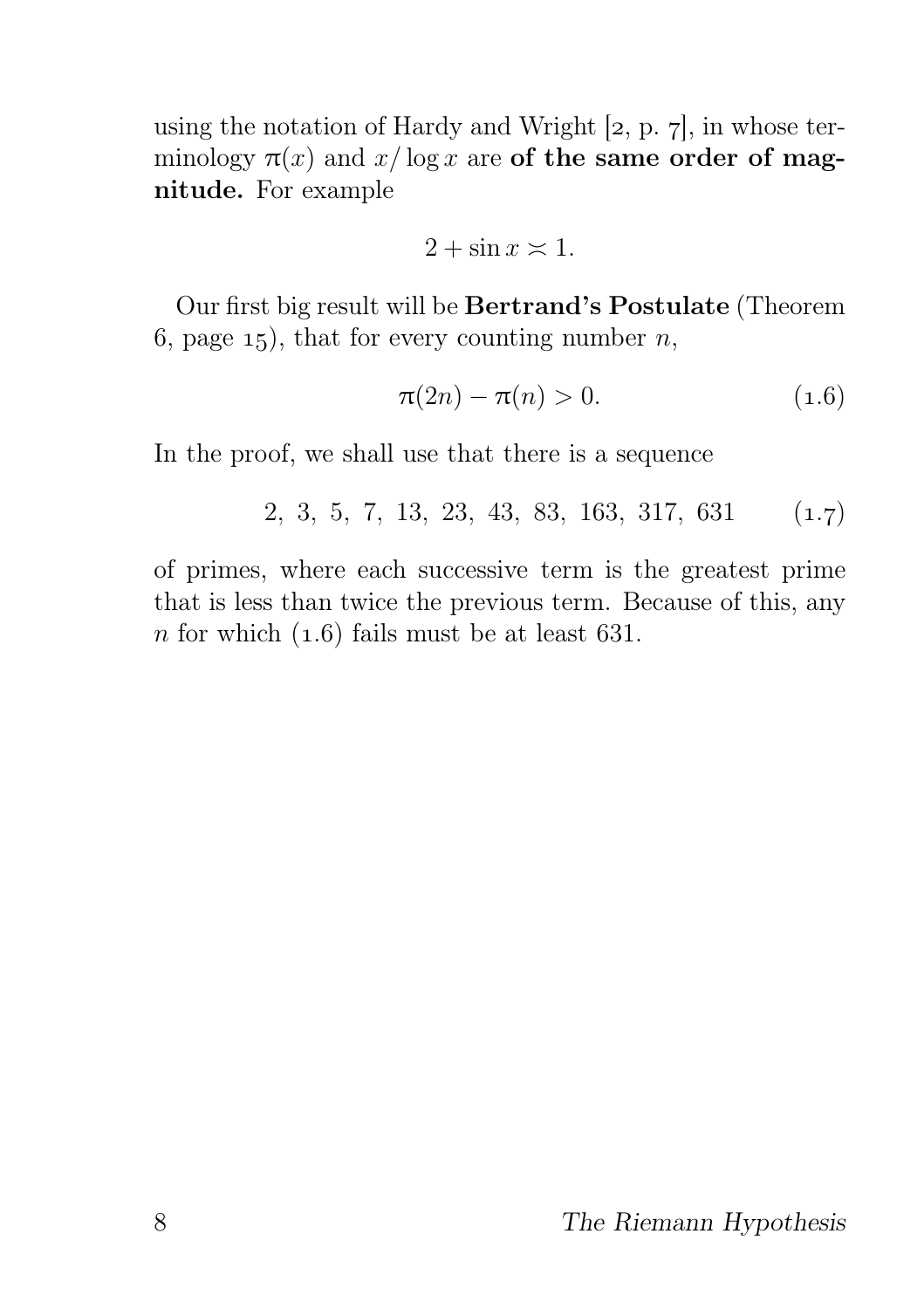### . Tuesday

As from Theorem 1 we derived Theorem 2, so from Bertrand's Postulate, which is an improvement on Theorem 1, we can derive an improvement of Theorem 2, namely

$$
\pi(x) \geqslant \log_2 x - 1,
$$

and therefore, by an exercise, for large-enough  $x$ ,

```
\pi(x) \geqslant \log x.
```
To prove Bertrand's Postulate itself, we define

$$
\vartheta(x) = \sum_{p \leqslant x} \log p.
$$

Then for example

$$
\vartheta(10) = \log 2 + \log 3 + \log 5 + \log 7
$$
  
=  $\log(2 \cdot 3 \cdot 5 \cdot 7) = \log(210)$ .

We shall often make use of the **binomial coefficients**, defined by

$$
\binom{n}{k} = \frac{n!}{(n-k)! \ k!},\tag{2.1}
$$

where  $0 \leq k \leq n$ .

**Theorem 3** (Binomial Theorem). For all natural numbers  $n$ ,

$$
(x+y)^n = \sum_{k=0}^n \binom{n}{k} x^{n-k} y^k.
$$
 (2.2)

9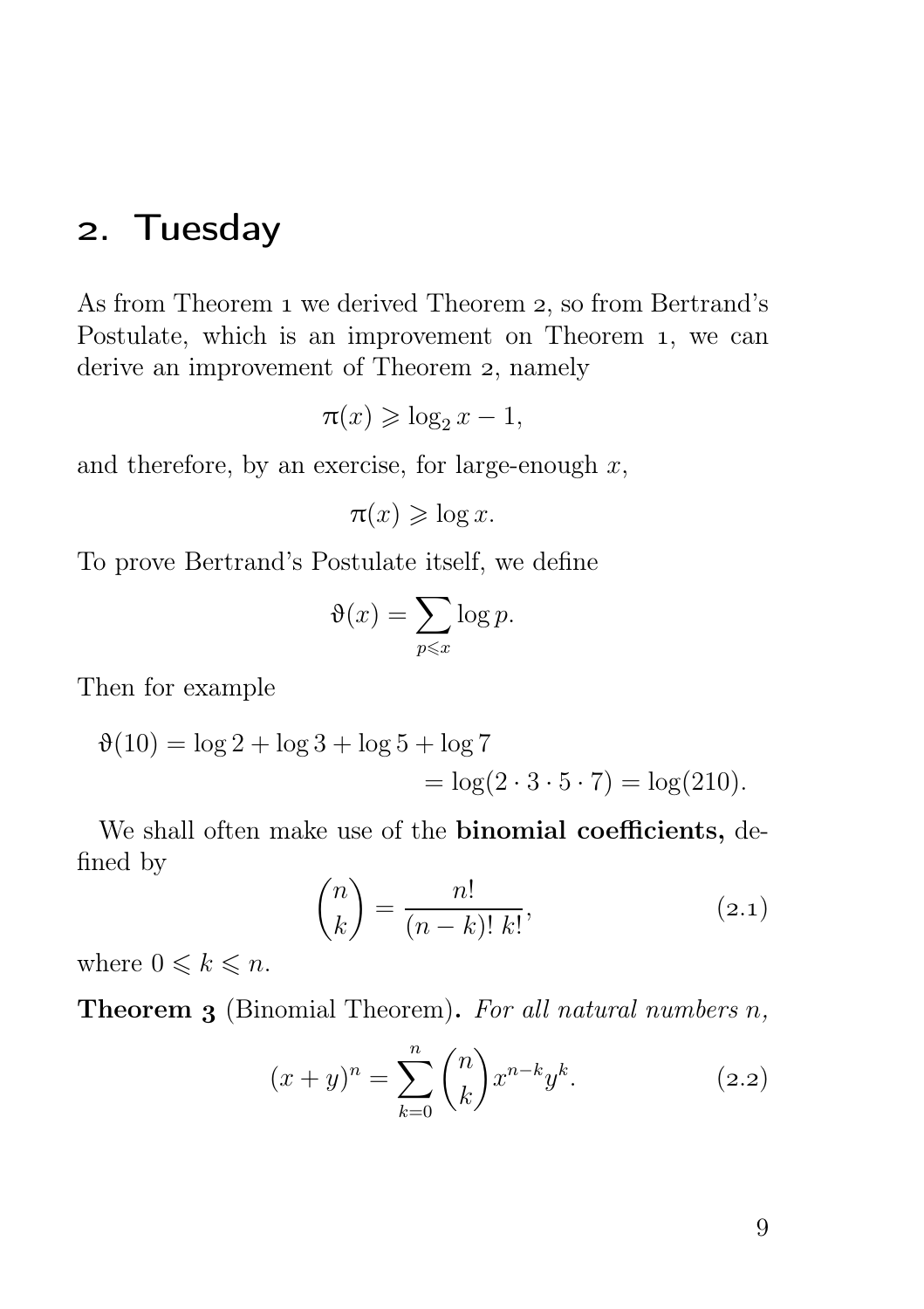*Proof.* By direct computation from  $(2.1)$ ,

$$
\binom{m}{0} = 1, \qquad \binom{m}{m} = 1,
$$

and

$$
1 \leq k \leq m \implies {m \choose k} + {m \choose k-1} = {m+1 \choose k}.
$$

Then (2.2) is true when  $n = 0$ , and if it is true when  $n = m$ , then

$$
(x + y)^{m+1} = (x + y) \sum_{k=0}^{m} {m \choose k} x^{m-k} y^k
$$
  
\n
$$
= \sum_{k=0}^{m} {m \choose k} x^{m+1-k} y^k + \sum_{k=0}^{m} {m \choose k} x^{m-k} y^{k+1}
$$
  
\n
$$
= x^{m+1} + \sum_{k=1}^{m} {m \choose k} x^{m+1-k} y^k + \sum_{k=0}^{m-1} {m \choose k} x^{m-k} y^{k+1} + y^{m+1}
$$
  
\n
$$
= x^{m+1} + \sum_{k=1}^{m} {m \choose k} x^{m+1-k} y^k + \sum_{k=1}^{m} {m \choose k-1} x^{m+1-k} y^k + y^{m+1}
$$
  
\n
$$
= x^{m+1} + \sum_{k=1}^{m} {m+1 \choose k} x^{m+1-k} y^k + y^{m+1} = (x + y)^{m+1},
$$

so (2.2) is true when  $n = m + 1$ .

Corollary. Each binomial coefficient is a natural number.

We shall often use the following bound  $[2, Thm 441, p. 341]$ . **Theorem 4.** For all positive real numbers  $x$ ,

$$
\vartheta(x) < 2x \log 2. \tag{2.3}
$$

#### The Riemann Hypothesis

 $\Box$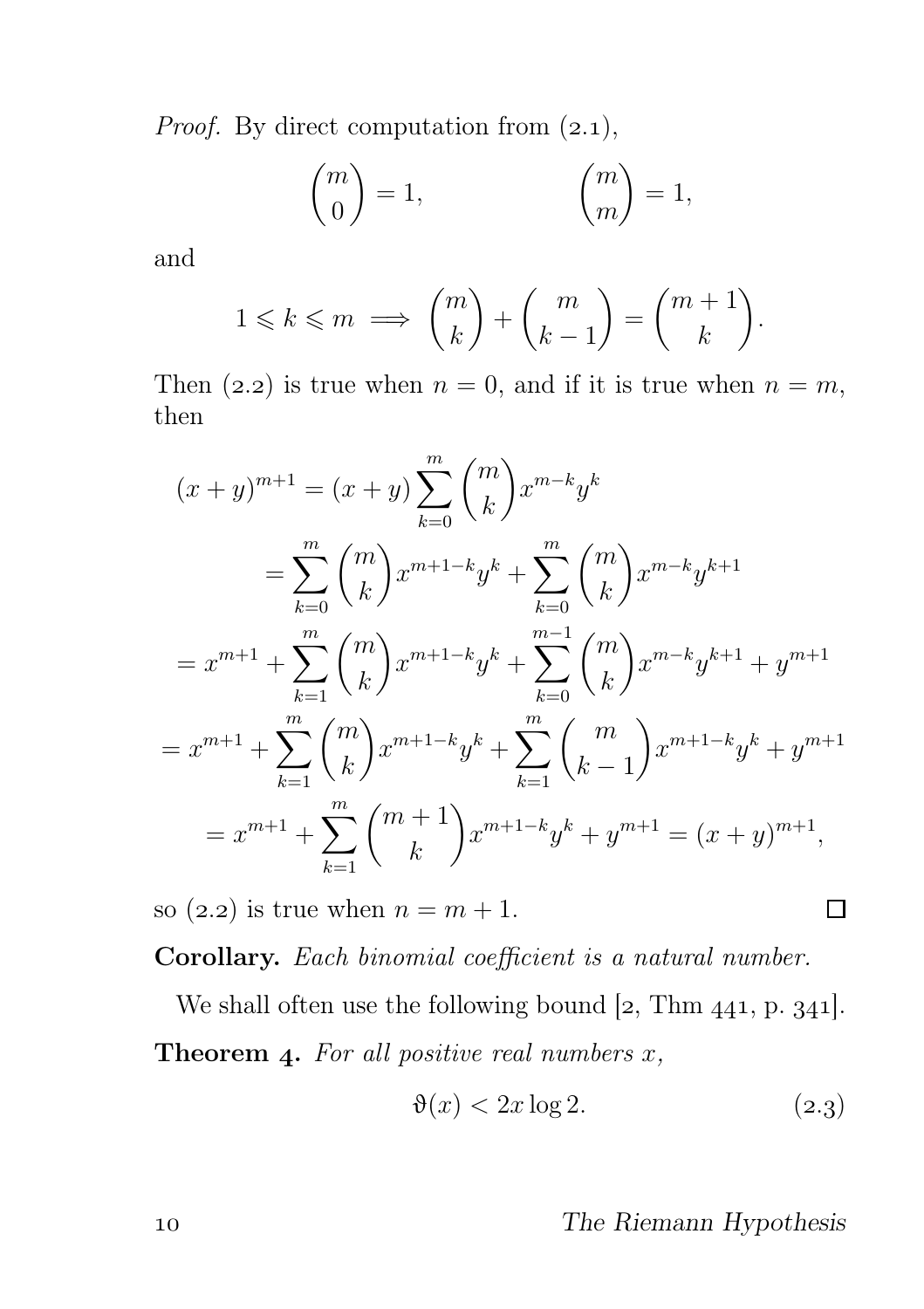Proof. Since

$$
\vartheta(x) = \vartheta([x]),
$$

where

$$
[x] = \max\{n \in \mathbb{Z} \colon n \leqslant x\},\
$$

it is enough to prove the claim when  $x$  is a counting number. We shall use strong induction, but need some preliminary work. Primes enter the argument through a standard exercise,

$$
0 < k < p \implies p \mid \binom{p}{k}.\tag{2.4}
$$

The proof uses Euclid's Lemma  $[1,$  Proposition VII.30, that a prime measuring a product measures one of the factors; symbolically,

$$
p \mid ab \And p \nmid a \implies p \mid b.
$$

Thus, in particular, since

$$
p \mid \binom{p}{k} \cdot k! \cdot (p-k)!,
$$

but

$$
0 < k < p \implies p \nmid k! \cdot (p - k)!,
$$

we can conclude  $(2.4)$ . In the same way,

$$
n-k \leq k < p \leq n \implies p \mid \binom{n}{k},
$$

and therefore

$$
n-k \leq k \implies \prod_{k
$$

2. Tuesday 11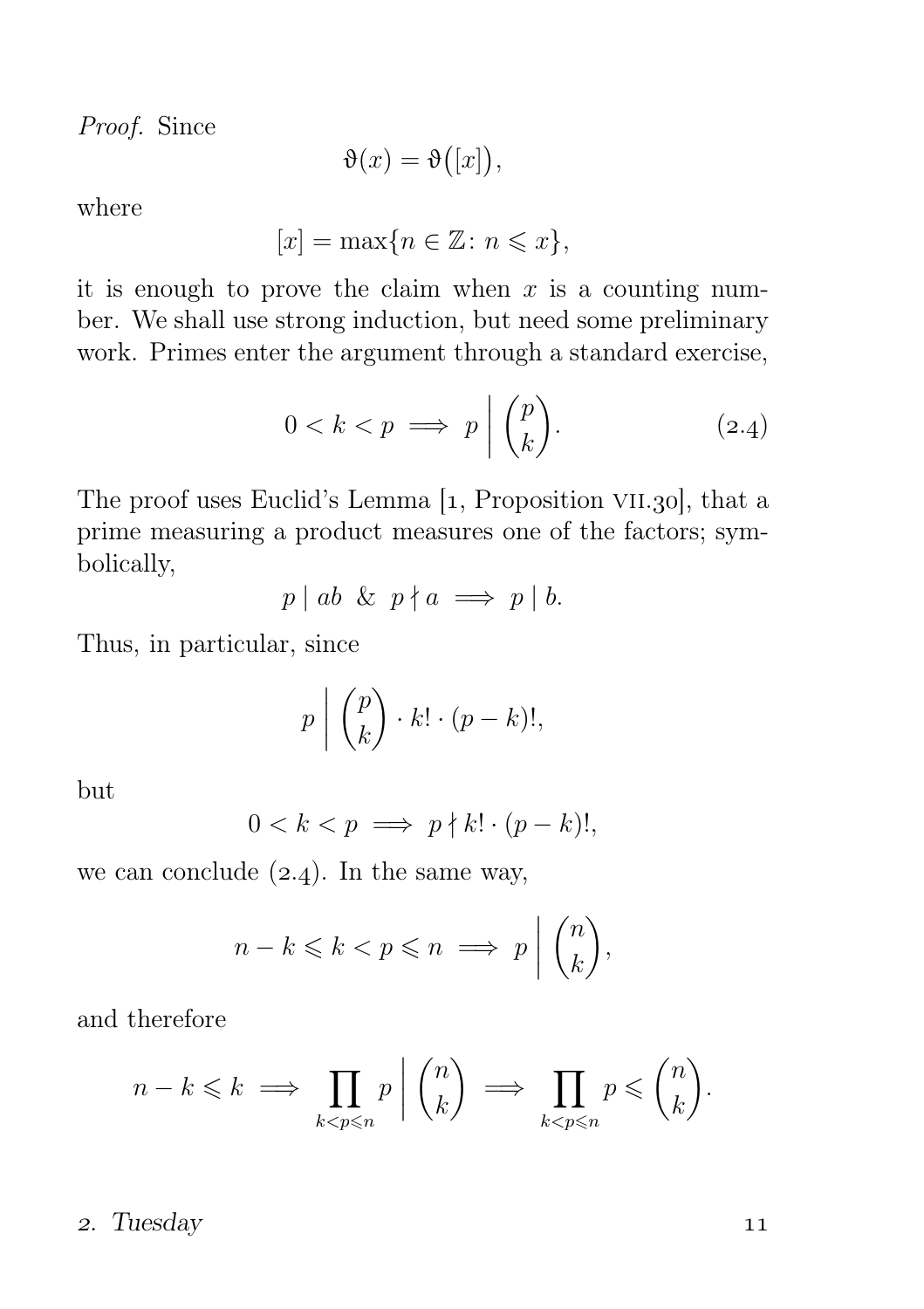Taking natural logarithms preserves the last inequality, and

$$
\log \prod_{k < p \leqslant n} p = \sum_{k < p \leqslant n} \log p = \vartheta(n) - \vartheta(k),
$$

so

$$
n - k \leq k \implies \vartheta(n) - \vartheta(k) \leq \log \binom{n}{k}.
$$
 (2.5)

We can now proceed. We assume  $(2.3)$  holds when x is an integer less than  $n$ . We have to consider four cases of  $n$ .

1. In case  $n = 1$ , we have

$$
\vartheta(n) = \vartheta(1) = 0 = 2n \log 2.
$$

2. In case  $n = 2$ , we compute

$$
\vartheta(n) = \vartheta(2) = \log 2 < 4\log 2 = 2n\log 2.
$$

3. In case  $n = 2m$ , where  $m > 1$ , then,  $2m$  being composite,

$$
\vartheta(n) = \vartheta(2m) = \vartheta(2m - 1) < 2(2m - 1)\log 2 < 2n \log 2.
$$

4. We suppose finally  $n = 2m + 1$ , where again  $m > 1$ . As a special case of  $(2.5)$ ,

$$
\vartheta(n) = \vartheta(2m+1) \le \log\binom{2m+1}{m+1} + \vartheta(m+1). \tag{2.6}
$$

We have also

$$
\binom{2m+1}{m+1} = \binom{2m+1}{m},
$$

and these are distinct terms in the expansion of  $(1 + 1)^{2m+1}$ , by Theorem  $(3)$ ; so

$$
2\binom{2m+1}{m+1} \leqslant 2^{2m+1}, \qquad \binom{2m+1}{m+1} \leqslant 2^{2m}.
$$

#### The Riemann Hypothesis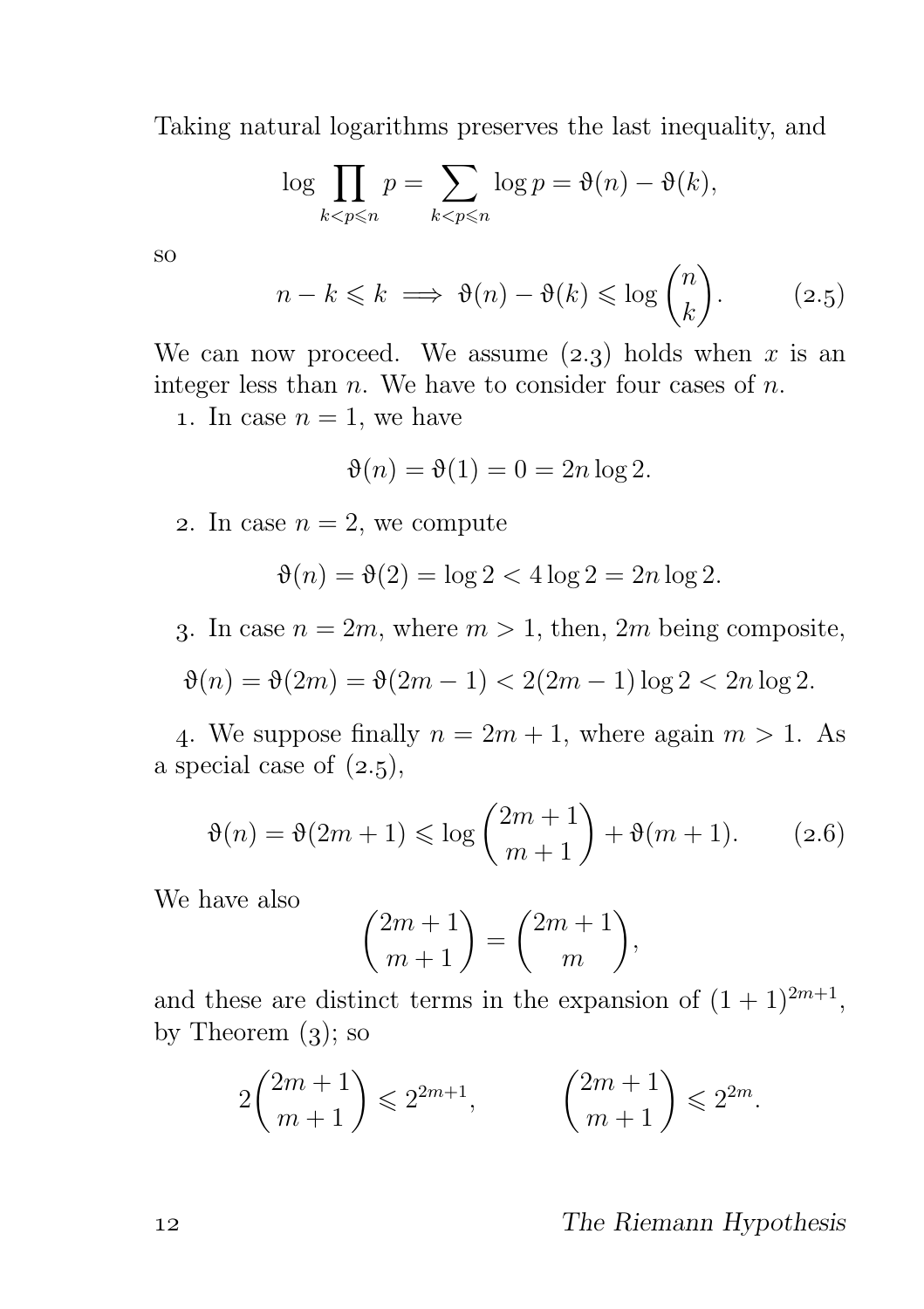Plugging this, and the strong inductive hypothesis

$$
\vartheta(m+1) < 2(m+1)\log 2,
$$

into  $(2.6)$ , we obtain

$$
\vartheta(n) \leqslant 2(2m+1)\log 2 = \log 2n \log 2.
$$

We need one more lemma for Bertrand's Postulate.

**Theorem 5.** For all positive integers  $n$ ,

$$
\log(n!) = \sum_{p \le n} \log p \cdot \sum_{j=1}^{\infty} \left[ \frac{n}{p^j} \right]. \tag{2.7}
$$

Proof. A proof will just express what one sees in an example:

$$
10! = 1 \cdot 2 \cdot 3 \cdot 2^2 \cdot 5 \cdot (2 \cdot 3) \cdot 7 \cdot 2^3 \cdot 3^2 \cdot (2 \cdot 5)
$$
  
=  $2^{5+2+1} \cdot 3^{3+1} \cdot 5^2 \cdot 7$   
=  $2^{[10/2]+[10/4]+[10/8]} \cdot 3^{[10/3]+[10/9]} \cdot 5^{[10/5]} \cdot 7^{[10/7]}$   
=  $2^{\sum_{j=1}^{\infty} [10/2^j]} + 3^{\sum_{j=1}^{\infty} [10/3^j]} + 5^{\sum_{j=1}^{\infty} [10/5^j]} + 7^{\sum_{j=1}^{\infty} [10/5^j]},$ 

while  $\{2, 3, 5, 7\} = \{p : p \leq 10\}.$ 

One may observe  $10! = 2^{2^3} \cdot 3^{2^2} \cdot 5^{2^1} \cdot 7^{2^0}$ , but the sequence of exponents is entirely coincidental.

The sum in (2.7) has a term  $\log p \cdot [n/p^j]$  precisely for those powers  $p^j$  that are no greater than n. Thus we might write

$$
\log(n!) = \sum_{p^j \leqslant n} \log p \cdot \left[\frac{n}{p^j}\right] = \sum_{k \leqslant n} \Lambda(k) \cdot \left[\frac{n}{k}\right],
$$

where  $\Lambda$  is the **von Mangoldt function**, given by

$$
\Lambda(n) = \begin{cases} \log p, & \text{if } n = p^j \text{ for some positive } j; \\ 0, & \text{otherwise.} \end{cases}
$$

#### 2. Tuesday 13

 $\Box$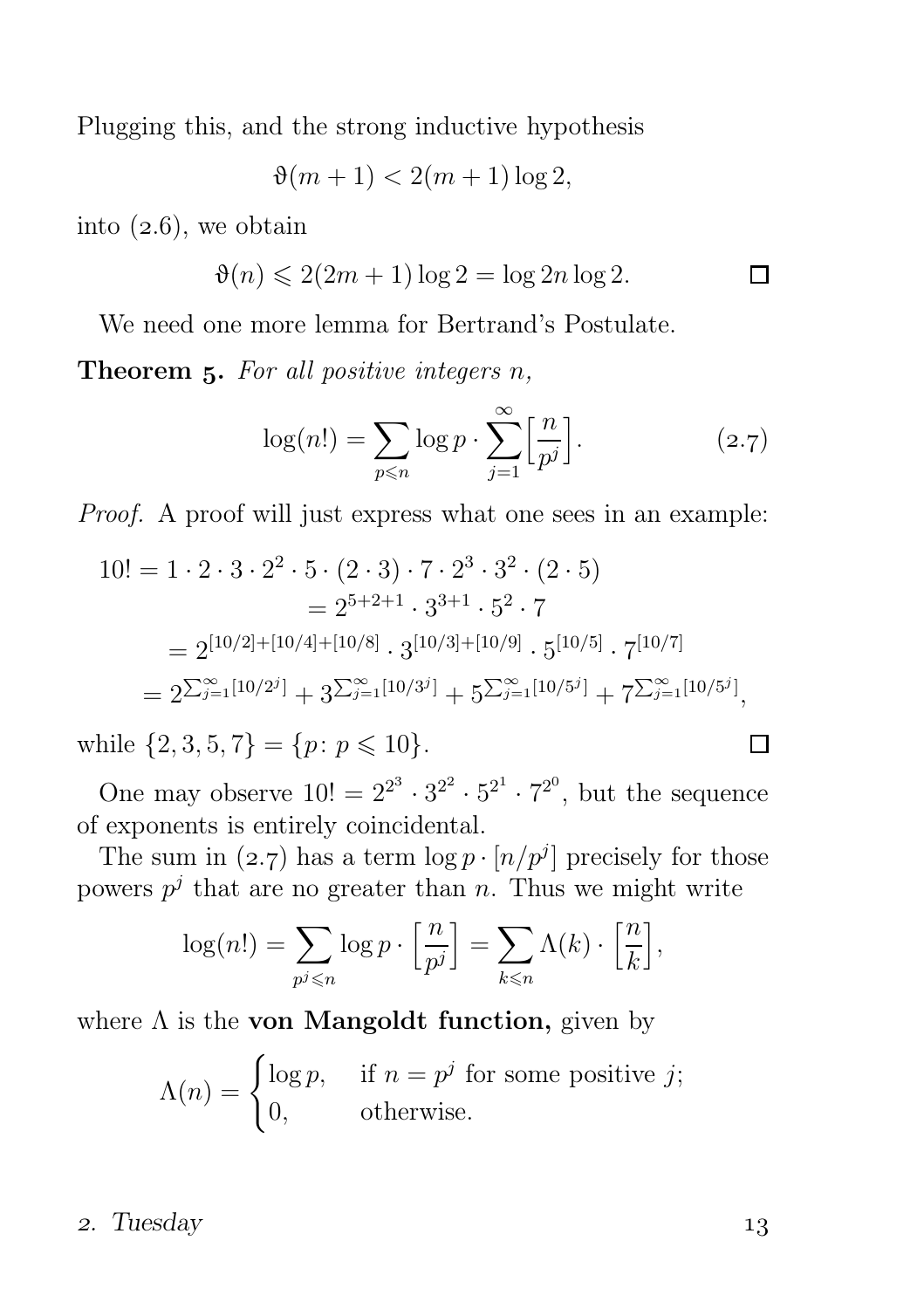We shall use this function in  $(??)$  on page ??. Meanwhile, here is a puzzle; what is  $\sum_{d|n} \Lambda(d)$ ? For example,

$$
\sum_{d|12} \Lambda(d) = \Lambda(1) + \Lambda(2) + \Lambda(3) + \Lambda(4) + \Lambda(6) + \Lambda(12)
$$
  
= 0 + log 2 + log 3 + log 2 + 0 + 0  
= log(2 · 3 · 2) = log(12).

This is not an accident: always

$$
\sum_{d|n} \Lambda(d) = \log n.
$$

We can understand this as a form of the Fundamental Theorem of Arithmetic.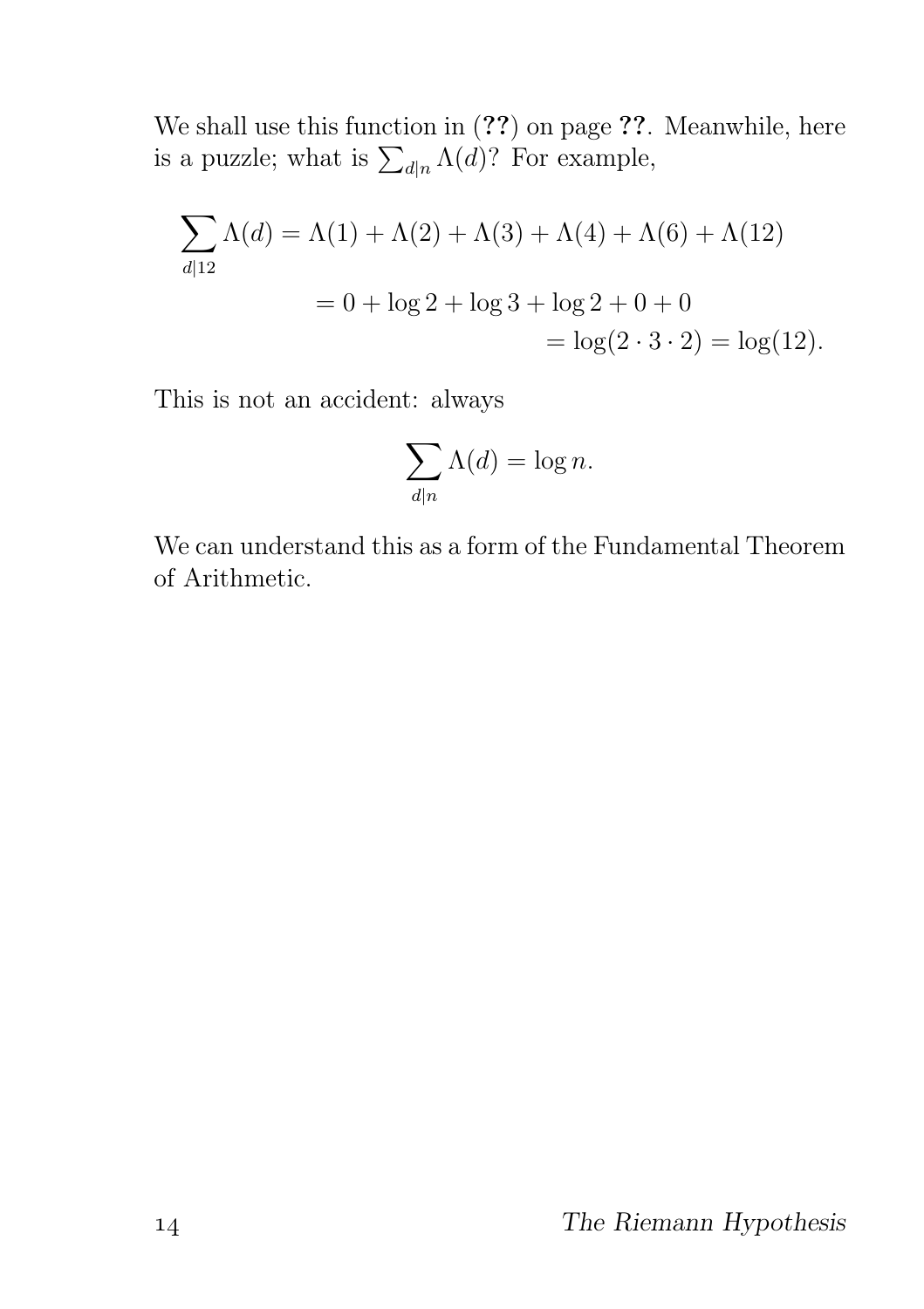## . Wednesday

Theorem 6 (Bertrand's Postulate). For every positive integer n there is a prime p such that

$$
n < p \leqslant 2n. \tag{3.1}
$$

*Proof.* No prime factor of  $\binom{2n}{n}$  $\binom{2n}{n}$  exceeds  $2n$ . Thus it is enough to show that  $\binom{2n}{n}$  $\binom{2n}{n}$  has a prime factor exceeding *n*. There are exponents  $n(p)$  such that

$$
\binom{2n}{n} = \prod_{p \leqslant 2n} p^{n(p)}.
$$

Thus

$$
n(p) \geq 1 \iff p \mid \binom{2n}{n},\tag{3.2}
$$

$$
\log\binom{2n}{n} = \sum_{p\leqslant 2n} \log p \cdot n(p). \tag{3.3}
$$

Since also, by  $(2.1)$ ,

$$
\log\binom{2n}{n} = \log((2n)!) - 2\log(n!),
$$

we have, by Theorem  $5$ ,

$$
n(p) = \sum_{j=1}^{\infty} \left( \left[ \frac{2n}{p^j} \right] - 2 \left[ \frac{n}{p^j} \right] \right). \tag{3.4}
$$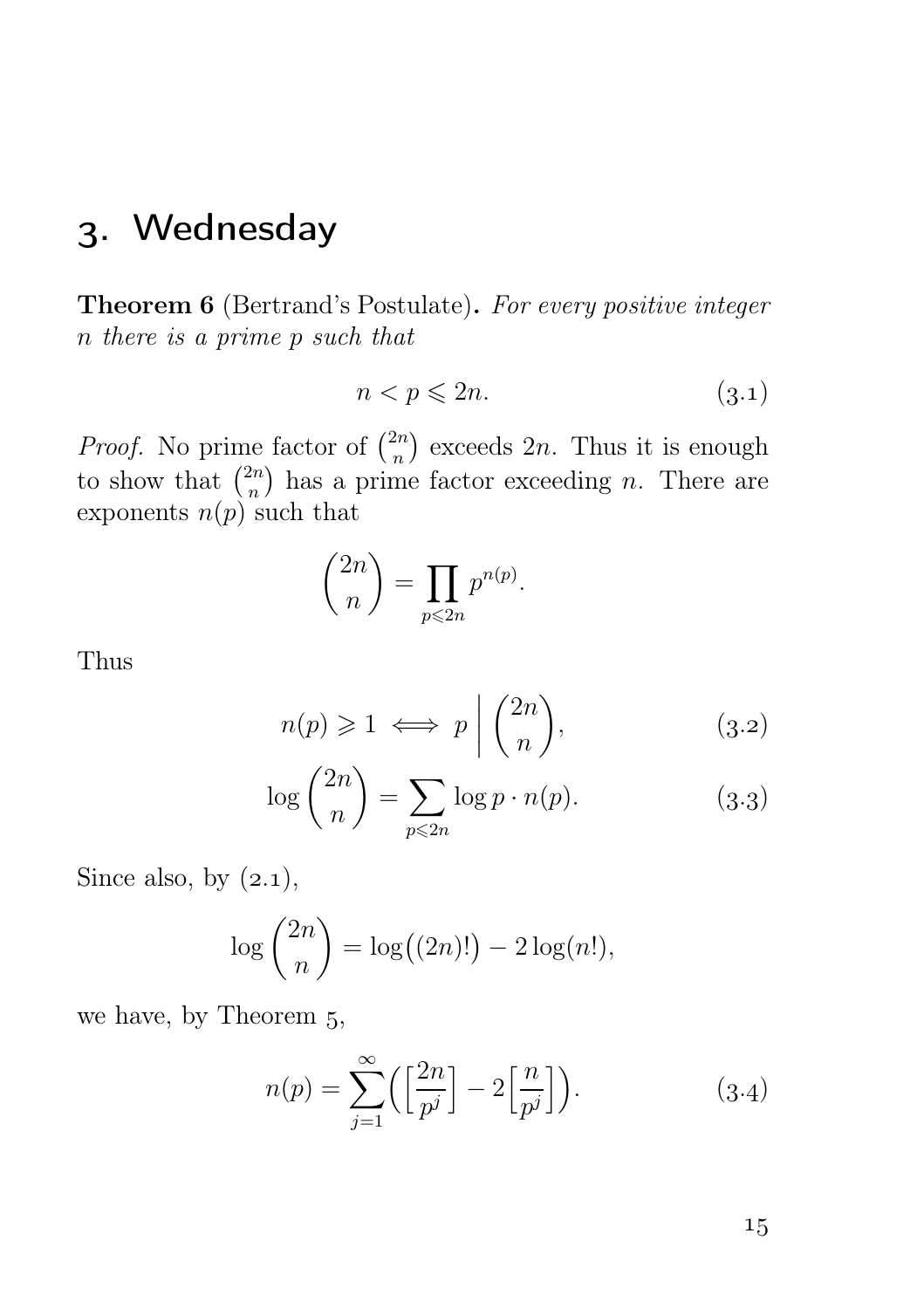Here, in each case,

$$
0 \leqslant \left( \left[ \frac{2n}{p^j} \right] - 2 \left[ \frac{n}{p^j} \right] \right) \leqslant 1,
$$
\n(3.5)

for,

$$
[x] = m \iff m \leq x < m + 1 \iff 2m \leq 2x < 2m + 2,
$$
\n
$$
2m \leq 2x < 2m + 1 \implies [2x] = 2m,
$$
\n
$$
2m + 1 \leq 2x < 2m + 2 \implies [2x] = 2m + 1.
$$

Moreover,

$$
k > 2n \implies \left[\frac{2n}{k}\right] - 2\left[\frac{n}{k}\right] = 0,\tag{3.6}
$$

while

$$
p^j > 2n \iff j \log p > \log(2n). \tag{3.7}
$$

Plugging  $(3.5), (3.6),$  and  $(3.7)$  into  $(3.4)$  gives

$$
n(p) \leqslant \sum_{j \leqslant \log(2n)/\log p} 1 \leqslant \frac{\log(2n)}{\log p}.\tag{3.8}
$$

Therefore

$$
2 \leqslant n(p) \implies 2\log p \leqslant \log(2n) \implies p \leqslant \sqrt{2n}.\tag{3.9}
$$

From  $(3.3)$  and  $(3.2)$ ,

$$
\log {2n \choose n} = \sum_{n(p)\geq 1} \log p \cdot n(p)
$$

$$
= \sum_{n(p)=1} \log p + \sum_{n(p)\geq 2} \log p \cdot n(p). \quad (3.10)
$$

#### The Riemann Hypothesis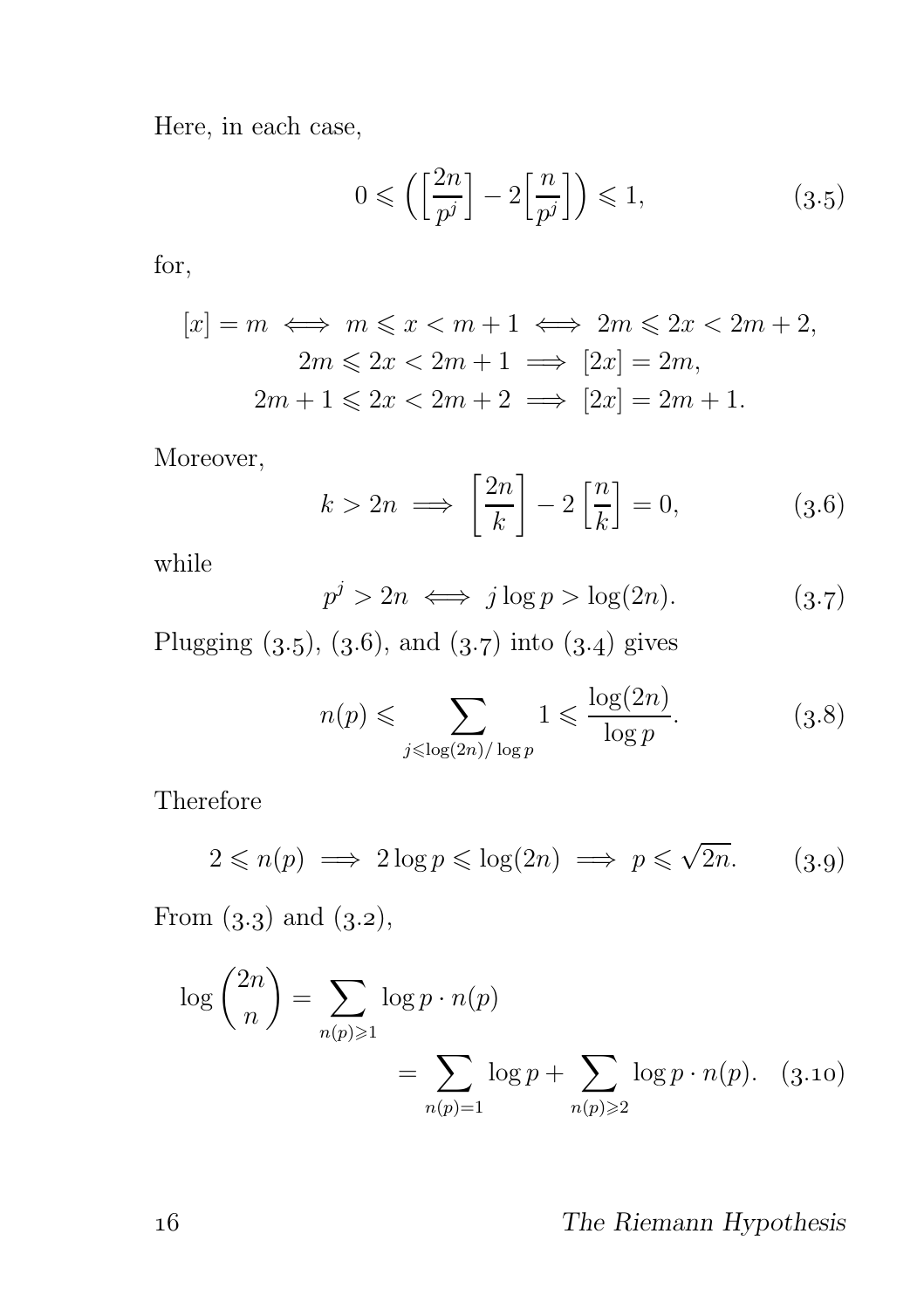We bound the two terms. Again by  $(3.2)$ ,

$$
\sum_{n(p)=1} \log p \leqslant \sum_{p \mid \binom{2n}{n}} \log p,
$$

while by  $(3.8)$  and  $(3.9)$ ,

$$
\sum_{n(p)\geqslant 2} \log p \cdot n(p) \leqslant \sum_{n(p)\geqslant 2} \log(2n) \leqslant \log(2n)\sqrt{2n}.
$$

Thus  $(3.10)$  yields

$$
\log\binom{2n}{n} \leqslant \sum_{p\mid\binom{2n}{n}} \log p + \log(2n)\sqrt{2n}.\tag{3.11}
$$

Thus we have an upper bound on  $\log {2n \choose n}$  $\binom{2n}{n}$ . We introduce a lower bound by noting that, since

$$
2^{2n} = \sum_{j=0}^{2n} \binom{2n}{j} = 2 + \sum_{j=1}^{2n-1} \binom{2n}{j},
$$

where there are 2n terms, the greatest being  $\binom{2n}{n}$  $\binom{2n}{n},$ 

$$
2^{2n} \leq 2n \binom{2n}{n},
$$
  
 
$$
2n \log 2 - \log(2n) \leq \log \binom{2n}{n}.
$$
 (3.12)

Combining  $(3.11)$  and  $(3.12)$  yields

$$
2n \log 2 \leqslant \sum_{p \mid \binom{2n}{n}} \log p + \log(2n)(1 + \sqrt{2n}).\tag{3.13}
$$

#### . Wednesday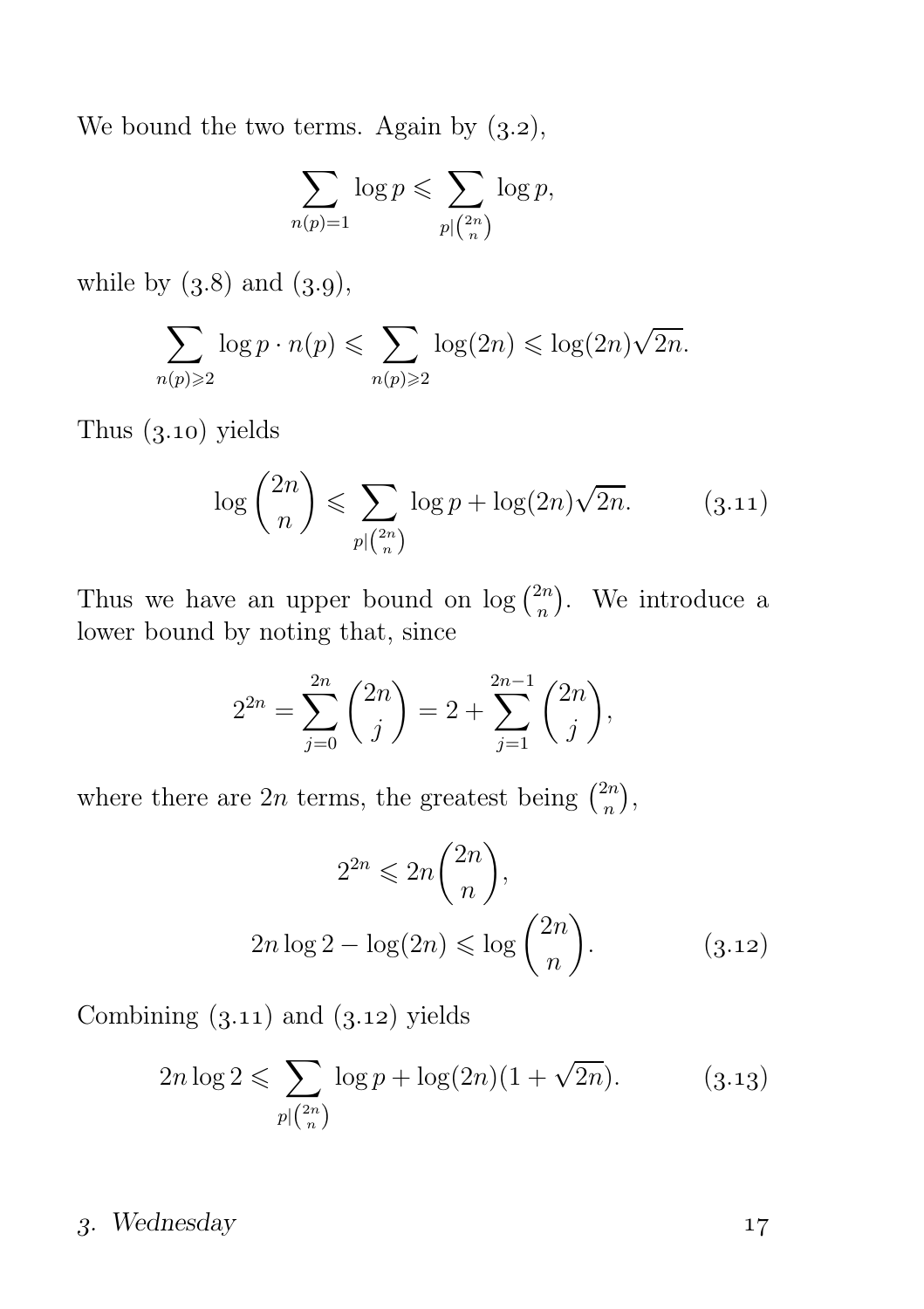The left-hand side dominates the second term on the right, that is,

$$
\lim_{x \to \infty} \frac{\log(2n)(1 + \sqrt{2n})}{2n \log 2} = 0,
$$

since generally

$$
\lim_{x \to \infty} \frac{\log x}{x^s} = 0
$$

when  $s > 0$ , by L'Hôpital's Rule. We may write this theorem as

$$
s > 0 \implies \log x \prec x^s. \tag{3.14}
$$

We shall show that  $\binom{2n}{n}$  $\binom{2n}{n}$  must have prime factors exceeding *n*, to compensate. By Theorem  $4$ ,

$$
\sum_{p \mid \binom{2n}{n} \text{~&~} p \leqslant n} \log p \leqslant \sum_{p \leqslant n} \log p = \vartheta(n) \leqslant 2n \log 2. \tag{3.15}
$$

Since this is just the left-hand side of  $(3.13)$ , there is no problem so far. However,

$$
\frac{2n}{3} < p \leqslant n \implies 2p \leqslant 2n < 3p
$$
\n
$$
\implies \left[\frac{2n}{p}\right] - 2\left[\frac{n}{p}\right] = 2 - 2 \cdot 1 = 0,
$$

and also

$$
\frac{2n}{3} < p \quad \& n \geqslant 5 \implies p^2 > \frac{4n^2}{9} = \frac{2n}{9} \cdot 2n > 2n
$$
\n
$$
\implies \left[\frac{2n}{p^2}\right] = 0,
$$

and therefore

$$
\frac{2n}{3} < p \leqslant n \quad \& n \geqslant 5 \implies n(p) = 0.
$$

#### The Riemann Hypothesis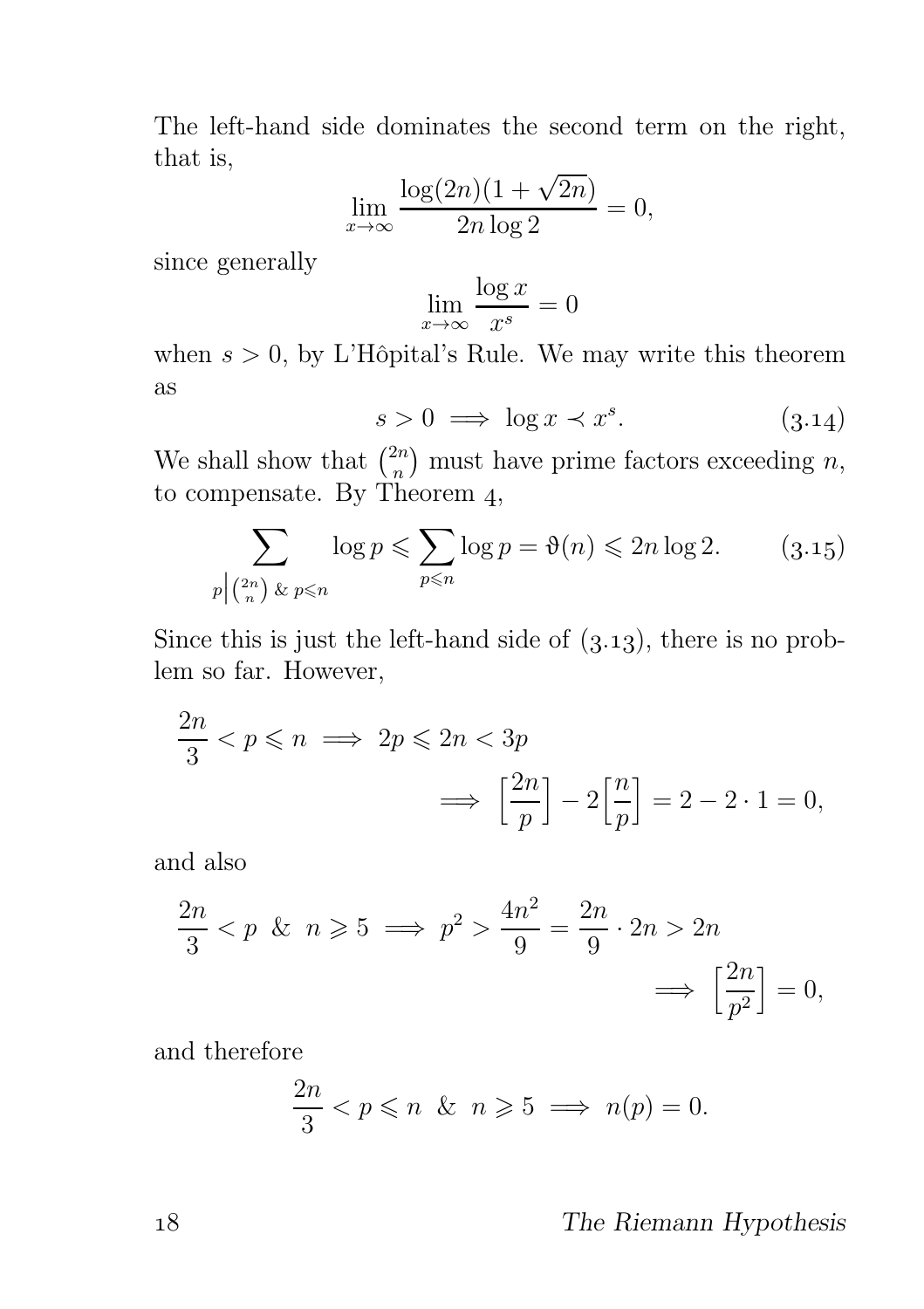Thus, assuming  $n \geq 5$ , in the manner of  $(3.15)$  we have

$$
\sum_{p \mid \binom{2n}{n} \text{ for } p \leqslant n} \log p \leqslant \sum_{p \leqslant 2n/3} \log p = \vartheta \left( \frac{2n}{3} \right) \leqslant \frac{4n}{3} \log 2.
$$

Combining with  $(3.13)$  gives

$$
\sum_{p \mid \binom{2n}{n} \& n < p} \log p \geq \frac{2n}{3} \log 2 - \left( 1 + \sqrt{2n} \right) \log(2n). \tag{3.16}
$$

We already know that the right-hand side is positive when  $n$ is large enough. It is enough to show 631 is large enough, because of the sequence  $(1.7)$ . Since  $631 > 512 = 2<sup>9</sup>$ , let us assume now

$$
n > 2^9
$$
,  $2n > 2^{10} = 1024$ ,  $\sqrt{2n} > 2^5 = 32$ .

Multiplying the right-hand side of  $(3.16)$  by what will turn out to be a convenient factor, we compute

$$
\frac{3}{\sqrt{2n}\log\sqrt{2n}\log 2} \left(\frac{2n}{3}\log 2 - \left(1 + \sqrt{2n}\right)\log(2n)\right)
$$

$$
= \frac{\sqrt{2n}}{\log\sqrt{2n}} - \frac{2\cdot 3}{\log 2} \left(\frac{1}{\sqrt{2n}} + 1\right),
$$

while

$$
\frac{2 \cdot 3}{\log 2} \left( \frac{1}{32} + 1 \right) = \frac{2 \cdot 3 \cdot 33}{2^5 \log 2} \le \frac{2 \cdot 100 \cdot 2^5}{2^{10} \log 2} \le \frac{2 \cdot 100 \cdot 2^5}{1000 \log 2} = \frac{2^5}{5 \log 2} = \frac{2^5}{\log(2^5)}.
$$

Now the right-hand side of  $(3.16)$  is positive, because  $x/\log x$ is an increasing function of x on [e,  $\infty$ ), since its derivative is  $(\log x - 1)/(\log x)^2$ .  $(\log x - 1)/(\log x)^2$ .

#### . Wednesday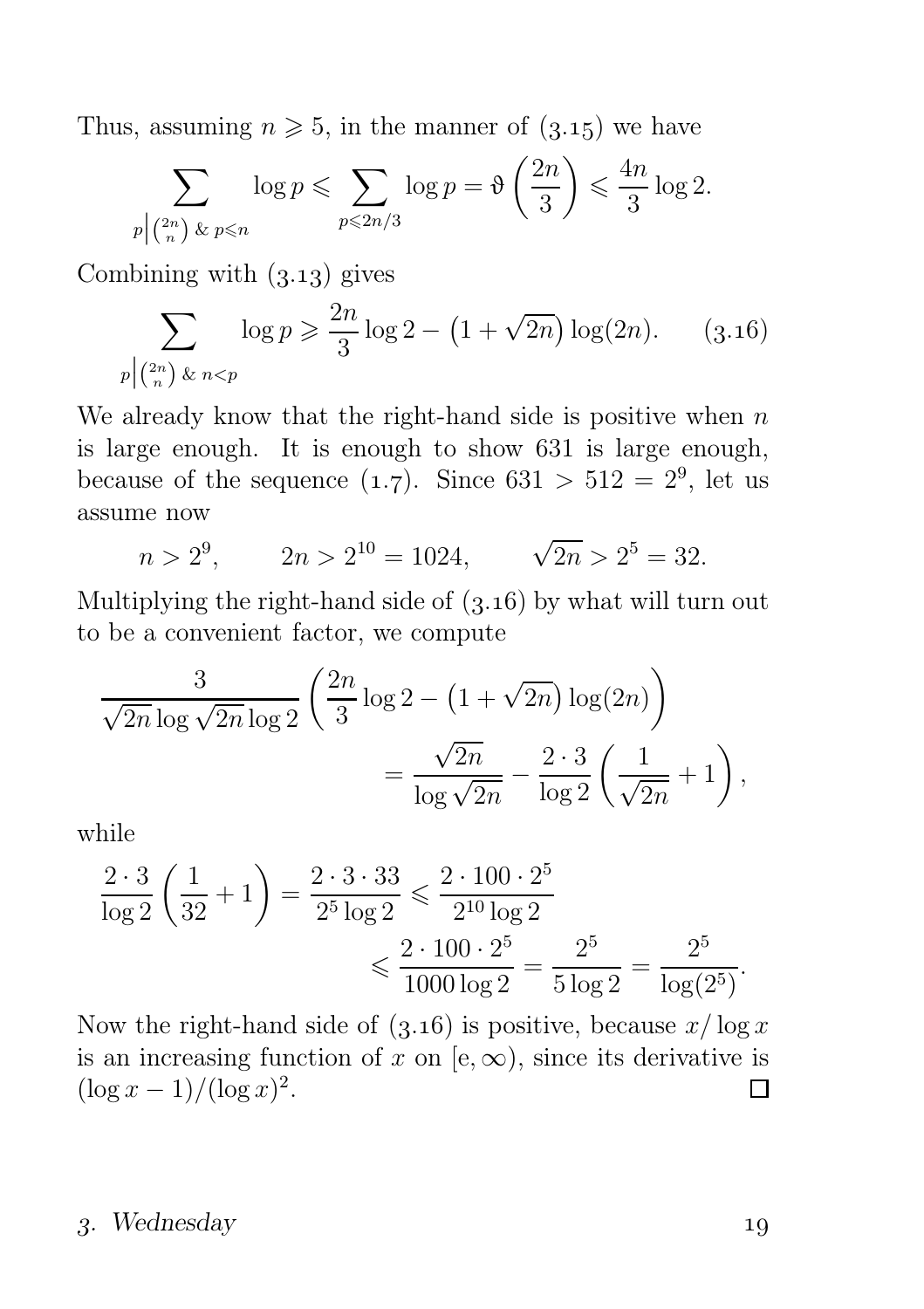## . Thursday

The Riemann zeta function is given by

$$
\zeta(s) = \sum_{n \in \mathbb{N}} \frac{1}{n^s},\tag{4.1}
$$

where (in Riemann's own notation)

$$
s = \sigma + \mathrm{i} t
$$

and

 $\sigma > 1$ .

The convergence of the sum is absolute, by the Integral Test, since

$$
|n^s| = n^{\sigma} |n^{it}| = n^{\sigma} |e^{it \log n}| = n^{\sigma},
$$

and

$$
\int_{1}^{\infty} \frac{\mathrm{d}x}{x^{\sigma}} = \frac{1}{1-\sigma} \cdot \frac{1}{x^{\sigma-1}} \Big|_{1}^{\infty} = \frac{1}{\sigma-1}.
$$
 (4.2)

**Theorem 7.** When  $\sigma > 1$ , then

$$
\zeta(s) = \prod_{p} \frac{1}{1 - p^{-s}}.\tag{4.3}
$$

Proof. By definition,

$$
\zeta(s) = \frac{1}{1^s} + \frac{1}{2^s} + \frac{1}{3^s} + \frac{1}{2^s \cdot 2^s} + \frac{1}{5^s} + \frac{1}{2^s \cdot 3^s} + \cdots
$$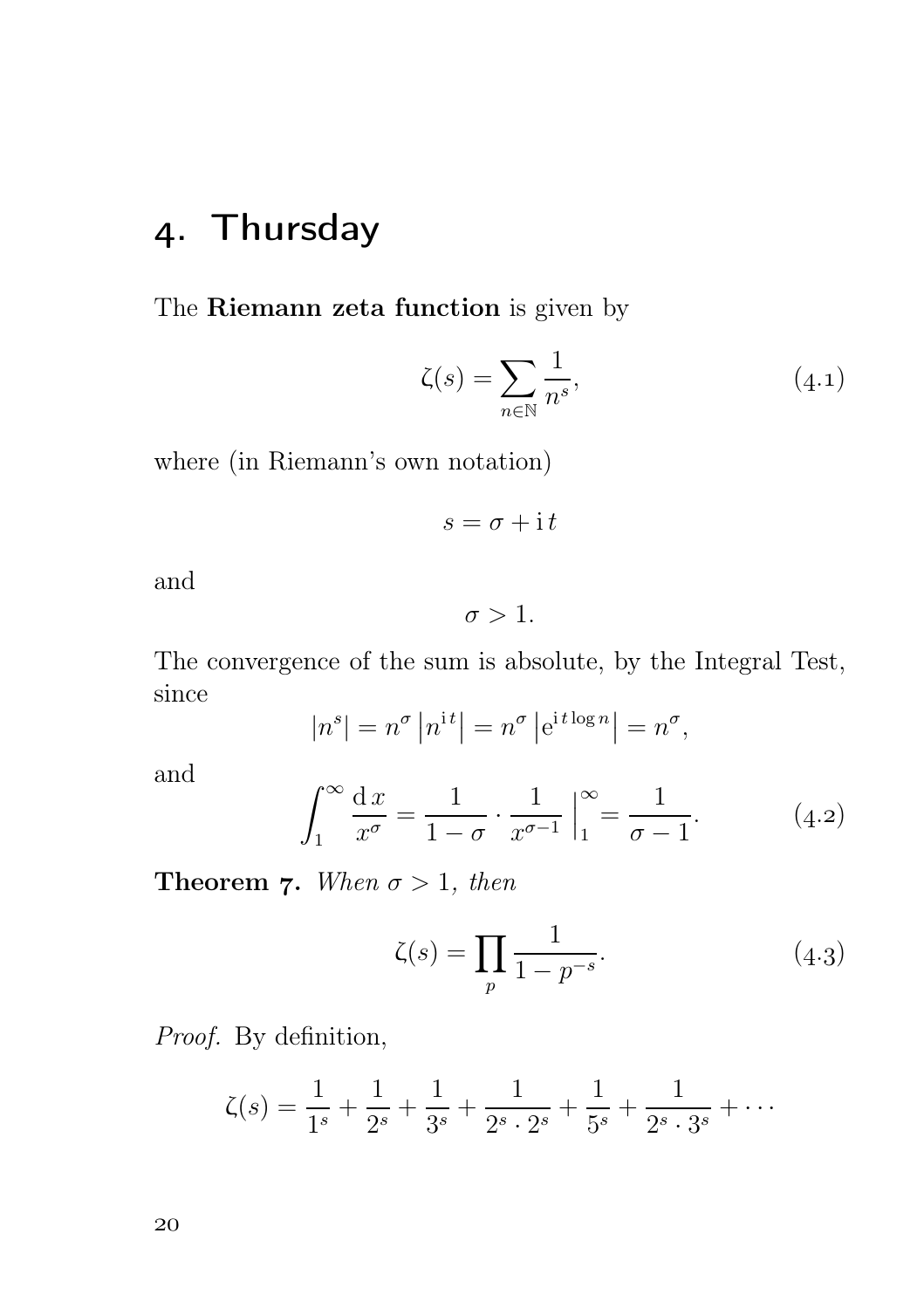while, by the rule

$$
\frac{1}{1-r} = \sum_{k=0}^{\infty} r^k
$$
 (4.4)

for geometric series,

$$
\prod_{p} \frac{1}{1 - p^{-s}} = \left( 1 + \frac{1}{2^s} + \frac{1}{2^{2s}} + \cdots \right)
$$

$$
\cdot \left( 1 + \frac{1}{3^s} + \frac{1}{3^{2s}} + \cdots \right) \cdot \left( 1 + \frac{1}{5^s} + \frac{1}{5^{2s}} + \cdots \right) \cdots
$$

By the Fundamental Theorem of Arithmetic, the two sides of  $(4.3)$  match up. (A proper proof would use the absolute convergence of the sum expansion of  $\zeta(s)$ .) П

In complex analysis, a **holomorphic function** is a differentiable function, according to the rule from real analysis, with complex numbers used for real numbers. We shall say more later. Meanwhile:

Theorem 8. The function

$$
\zeta(s) - \frac{1}{s-1}
$$

extends holomorphically to  $\sigma > 0$ .

*Proof.* When  $\sigma > 1$ , we have, by  $(4.2)$ ,

$$
\zeta(s) - \frac{1}{s-1} = \sum_{n=1}^{\infty} \frac{1}{n^s} - \int_1^{\infty} \frac{dx}{x^s} = \sum_{n=1}^{\infty} \int_n^{n+1} \left( \frac{1}{n^s} - \frac{1}{x^s} \right) dx,
$$

and the last series converges absolutely when  $\sigma > 0$ , since

$$
\frac{1}{n^s} - \frac{1}{x^s} = s \int_n^x \frac{\mathrm{d}u}{u^{s+1}},
$$

and this, on  $[n, n+1]$ , is bounded absolutely by  $|s|/n^{\sigma+1}$ .  $\Box$ 

#### . Thursday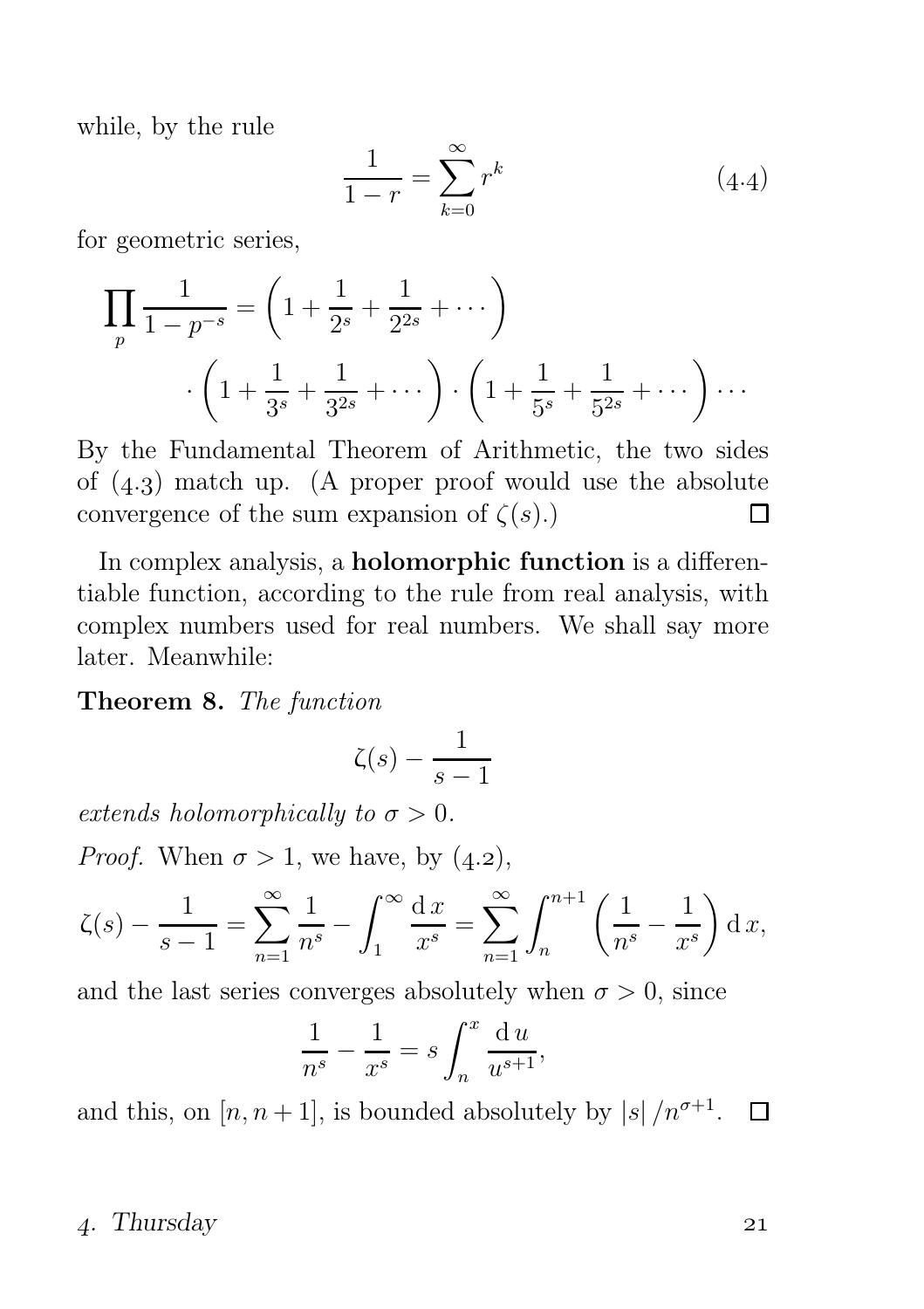With more complex analysis we shall show

$$
x \sim \vartheta(x).
$$

Meanwhile, we prove Chebyshev's Theorem (as stated  $[2, Thm]$ ) 7, p. 9 and proved  $[2, \S_{22.1-4}, p. 340-6]$  by Hardy and Wright), and from this derive the corollary

$$
\vartheta(x) \sim \pi(x) \log x.
$$

Landau also proves the theorem  $\left[3, \text{ Thm } 112, \text{ pp. } 88-91\right]$ .

**Theorem 9** (Chebyshev). For some positive A and B, for large x,

$$
Ax \leqslant \pi(x) \log x \leqslant Bx;
$$

that is,

$$
\pi(x) \asymp \frac{x}{\log x}.
$$

Proof for the first inequality. Since

$$
\vartheta(x) = \sum_{p \leq x} \log p \leq \sum_{p \leq x} \log x = \pi(x) \log x, \qquad (4.5)
$$

it is enough to bound  $\vartheta(x)$  below by a positive multiple of x. To do so, we define

$$
\psi(x) = \sum_{m=1}^{\infty} \vartheta(x^{1/m}).
$$

Since

$$
\vartheta(y) > 0 \iff y \ge 2,
$$
  

$$
x^{1/m} \ge 2 \iff \frac{1}{m} \log x \ge \log 2 \iff m \le \frac{\log x}{\log 2},
$$

#### The Riemann Hypothesis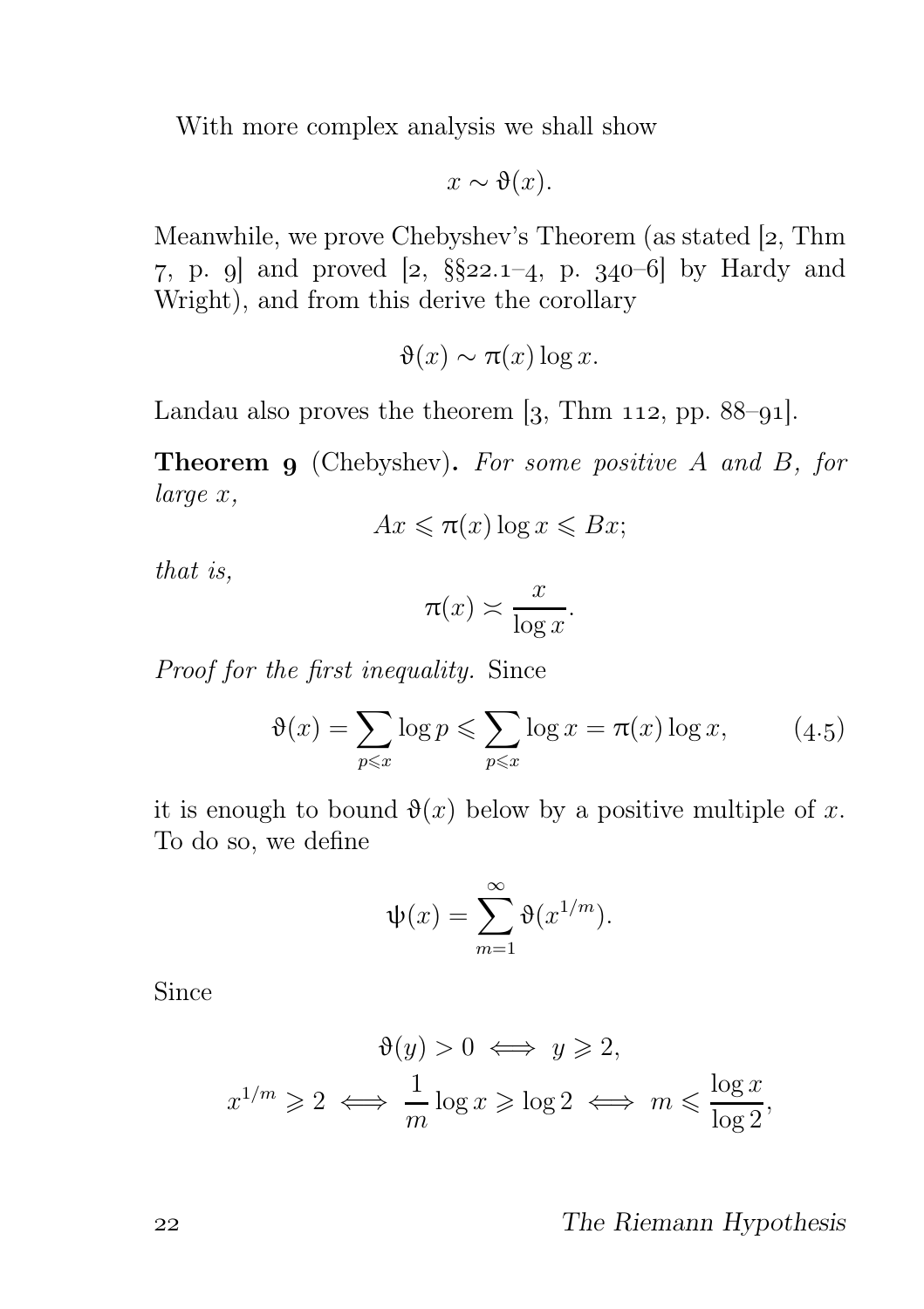we have

$$
\psi(x) = \sum_{m=1}^{\lfloor \log x / \log 2 \rfloor} \vartheta(x^{1/m}) = \vartheta(x) + \sum_{m=2}^{\lfloor \log x / \log 2 \rfloor} \vartheta(x^{1/m}).
$$

Also

$$
m \geqslant 2 \implies \vartheta(x^{1/m}) \leqslant \vartheta(\sqrt{x}) \leqslant \sqrt{x \log \sqrt{x}} \leqslant \sqrt{x \log x},
$$

so that

$$
\sum_{m=2}^{\lceil \log x / \log 2 \rceil} \vartheta(x^{1/m}) \leqslant \sqrt{x \log x} \cdot \frac{\log x}{\log 2} \prec x
$$

by  $(3.14)$ . Thus

$$
\psi(x) - \vartheta(x) \prec x.
$$

It is now enough to bound  $\psi(x)$  below by a positive multiple of x; for if  $Ax \leq \psi(x)$ , then for x large enough,

$$
\psi(x) - \vartheta(x) \leq \frac{1}{2}Ax, \qquad \frac{1}{2}Ax \leq \vartheta(x).
$$

Towards bounding  $\psi(x)$ , we observe

$$
\psi(x) = \sum_{m=1}^{\infty} \sum_{p \leq x^{1/m}} \log p
$$
  
= 
$$
\sum_{m=1}^{\infty} \sum_{p^m \leq x} \log p = \sum_{p \leq x} \log p \cdot \left[ \frac{\log x}{\log p} \right].
$$

From our proof of Bertrand's Postulate (Theorem 6), specifically  $(3.3)$  and  $(3.8)$ ,

$$
\log\binom{2n}{n} = \sum_{p\leqslant 2n} \log p \cdot n(p) \leqslant \sum_{p\leqslant 2n} \log p \cdot \left[\frac{\log(2n)}{\log p}\right].
$$

. Thursday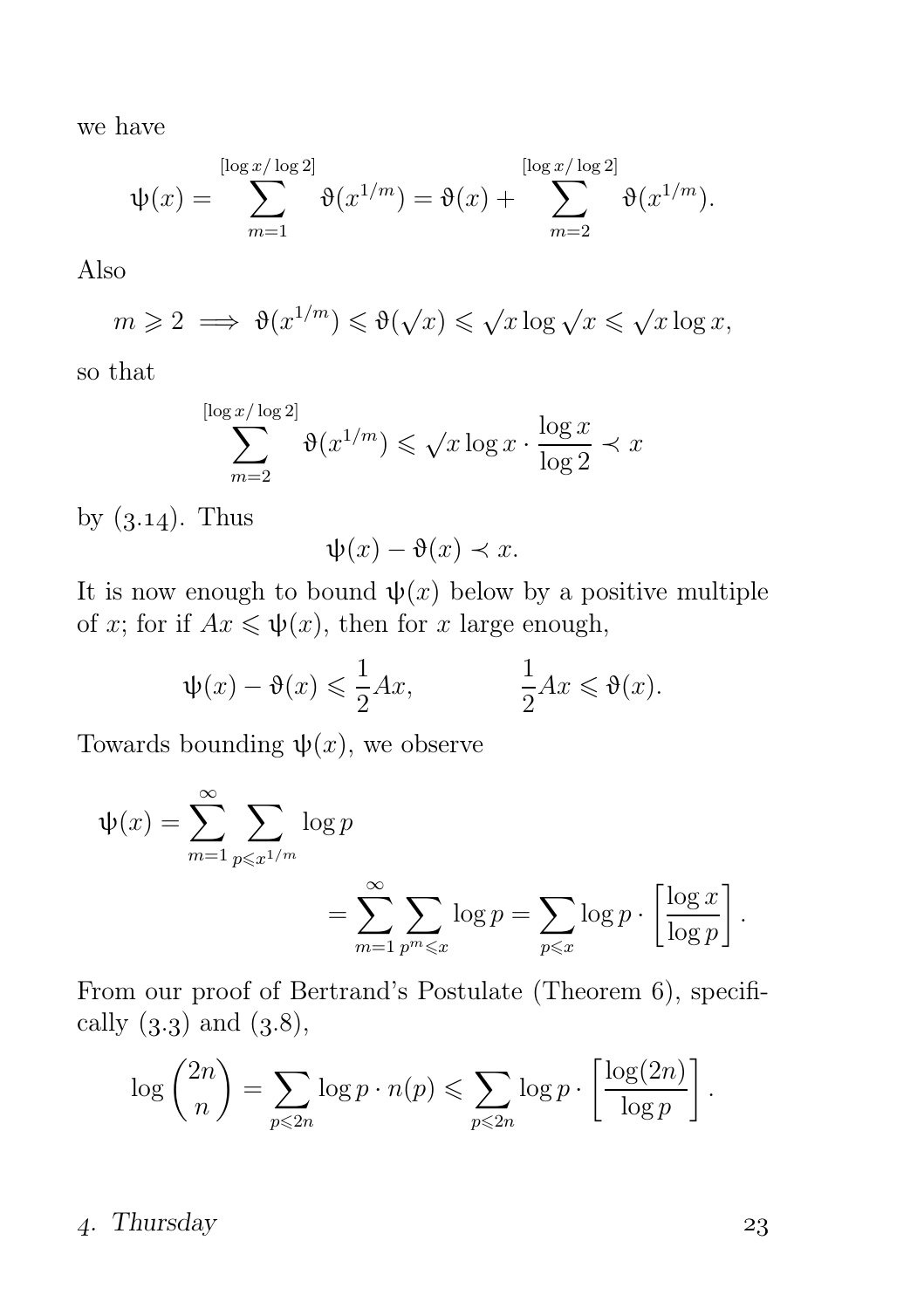Thus

$$
\log\binom{2n}{n}\leqslant\psi(2n).
$$

Moreover,

$$
2^{n} = \prod_{j=1}^{n} 2 \le \prod_{j=1}^{n} \frac{n+j}{j} = \binom{2n}{n}, \quad n \log 2 \le \log \binom{2n}{n}.
$$

Suppose finally  $n = [x/2]$ , that is,

$$
n\leqslant \frac{x}{2}
$$

If also  $x \ge 6$ , so that  $x/6 \ge 1$ , then

$$
\frac{x}{3} = \frac{x}{2} - \frac{x}{6} < n, \qquad 2n \leq x,
$$

so that

$$
\frac{\log 2}{3} \cdot x \leqslant n \log 2 \leqslant \psi(2n) \leqslant \psi(x). \qquad \qquad \Box
$$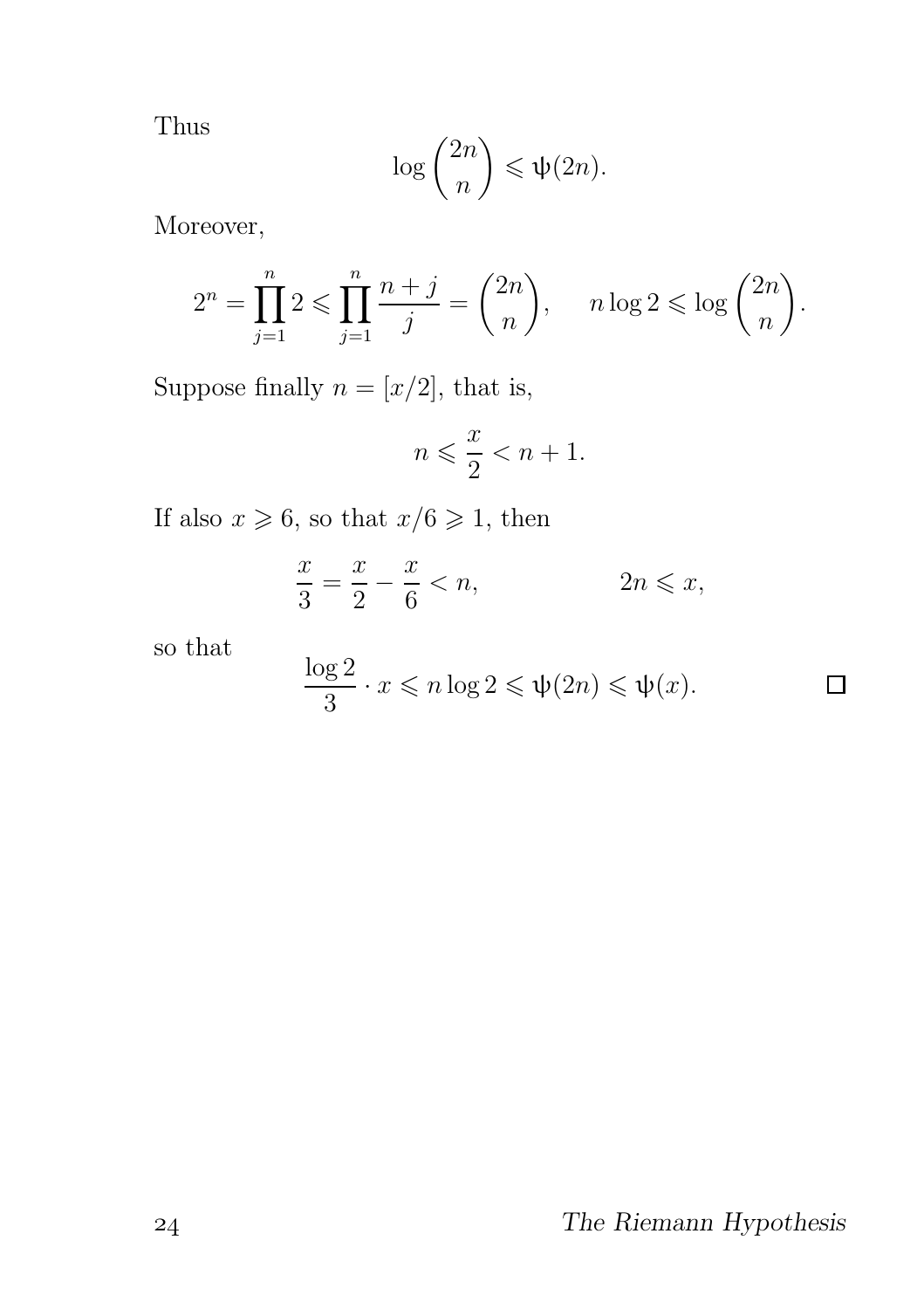## . Friday

Letting  $s = \sigma + i t$  in  $\mathbb{C}$ , we have

- defined  $\zeta(s) = \sum_{n=1}^{\infty} 1/n^2$  when  $\sigma > 1$ ;
- shown  $\zeta(s) = \prod_p 1/(1 p^{-s});$
- proved that some *holomorphic* function on  $\sigma > 0$  agrees with  $\zeta(s) - 1/(s-1)$  on  $\sigma > 1$ ;
- proved that, for some positive A, for large real  $x, Ax \leq$  $\vartheta(x) \leqslant \pi(x) \log x.$

In our remaining time, we are going to show that:

- for some B, for large x,  $\pi(x) \log x \leq Bx$ ;
- $\pi(x) \log x \sim \vartheta(x)$ ;
- $\zeta(s) \neq 0$  when  $\sigma \geq 1$ ;
- some holomorphic function on  $\sigma \geq 1$  agrees with  $\Phi(s)$   $1/(s-1)$  on  $\sigma > 1$ , where  $\Phi(s) = \sum_{p} \log p/p^s$ ;
- Theorem 17: when f is bounded on  $[0, \infty)$  and integrable on every bounded interval, and a holomorphic function  $g(s)$  on  $\sigma \geq 0$  agrees with  $\int_0^\infty f(x) e^{-sx} dx$  on  $\sigma > 0$ , then  $g(0) = \int_0^\infty f(x) dx$ .
- $\int_1^\infty (\vartheta(x) x) dx dx^2$  converges.
- $\bullet$   $\theta(x) \sim x$ .

*Proof for the second inequality.* We bound  $\pi(x)$  log x above by a multiple of  $x$ . From Theorem 4, we have such an upper bound, namely  $2x \log 2$ , on  $\vartheta(x)$ . Moreover,

$$
\vartheta(x) = \sum_{p \leq x} \log p \geq \sum_{x \geq p > \sqrt{x}} \log \sqrt{p} \geq \sum_{x \geq p > \sqrt{x}} \log \sqrt{x}
$$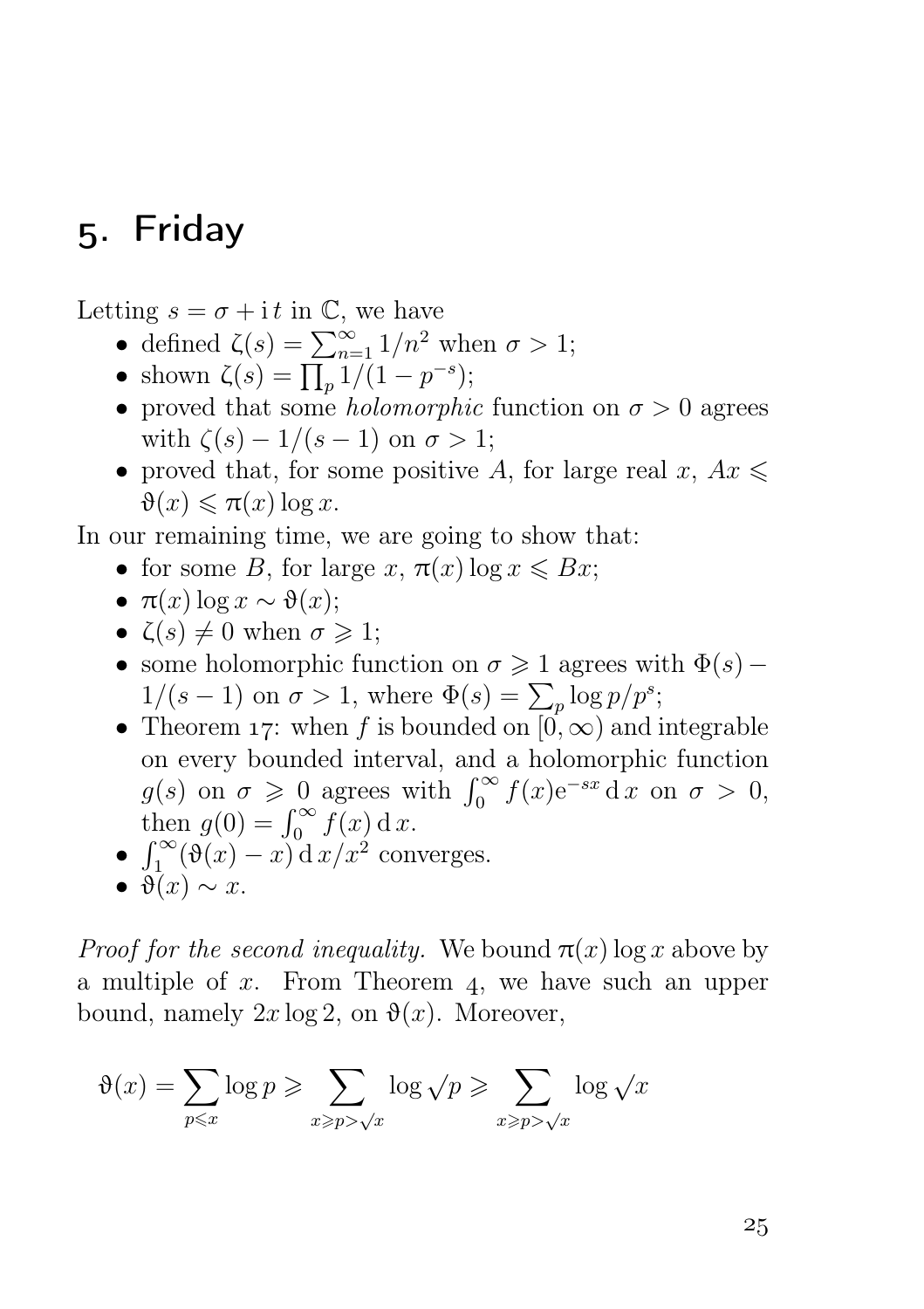$$
= (\pi(x) - \pi(\sqrt{x})) \log \sqrt{x}.
$$
 (5.1)

Since

$$
\pi(\sqrt{x}) \le \sqrt{x} = \frac{x}{\sqrt{x}} \le \frac{x}{\log x}, \qquad \log \sqrt{x} = \frac{1}{2} \log x,
$$

we obtain

$$
\vartheta(x) \geqslant \left(\pi(x) - \frac{x}{\log x}\right) \frac{\log x}{2},
$$
\n
$$
2\vartheta(x) + x \geqslant \pi(x) \log x,
$$
\n
$$
(5.2)
$$

and this is enough.

We can now obtain the following as a corollary.

#### Theorem 10.

$$
\vartheta(x) \sim \pi(x) \log x. \tag{5.3}
$$

 $\Box$ 

*Proof.* As a variant of  $(5.1)$  and  $(5.2)$ , if  $0 < \varepsilon < 1$ , then

$$
\vartheta(x) \geqslant \sum_{x^{1-\varepsilon} < p \leqslant x} \log(x^{1-\varepsilon}) \geqslant (\pi(x) - x^{1-\varepsilon}) \log x \cdot (1-\varepsilon),
$$
\n
$$
\vartheta(x) + x^{1-\varepsilon} \log x \cdot (1-\varepsilon) \geqslant \pi(x) \log x \cdot (1-\varepsilon),
$$
\n
$$
\frac{\vartheta(x)}{\pi(x) \log x} + \frac{x}{\pi(x) \log x} \cdot \frac{\log x}{x^{\varepsilon}} \cdot (1-\varepsilon) \geqslant 1-\varepsilon.
$$

We can make the second term on the left as small as desired, since  $x/\pi(x)$  log x is bounded above by Theorem 9, while  $\log x \prec x^{\varepsilon}$  by (3.14). Thus when x is large enough we have

$$
\frac{\vartheta(x)}{\pi(x)\log x} \geq 1 - 2\varepsilon.
$$

The Riemann Hypothesis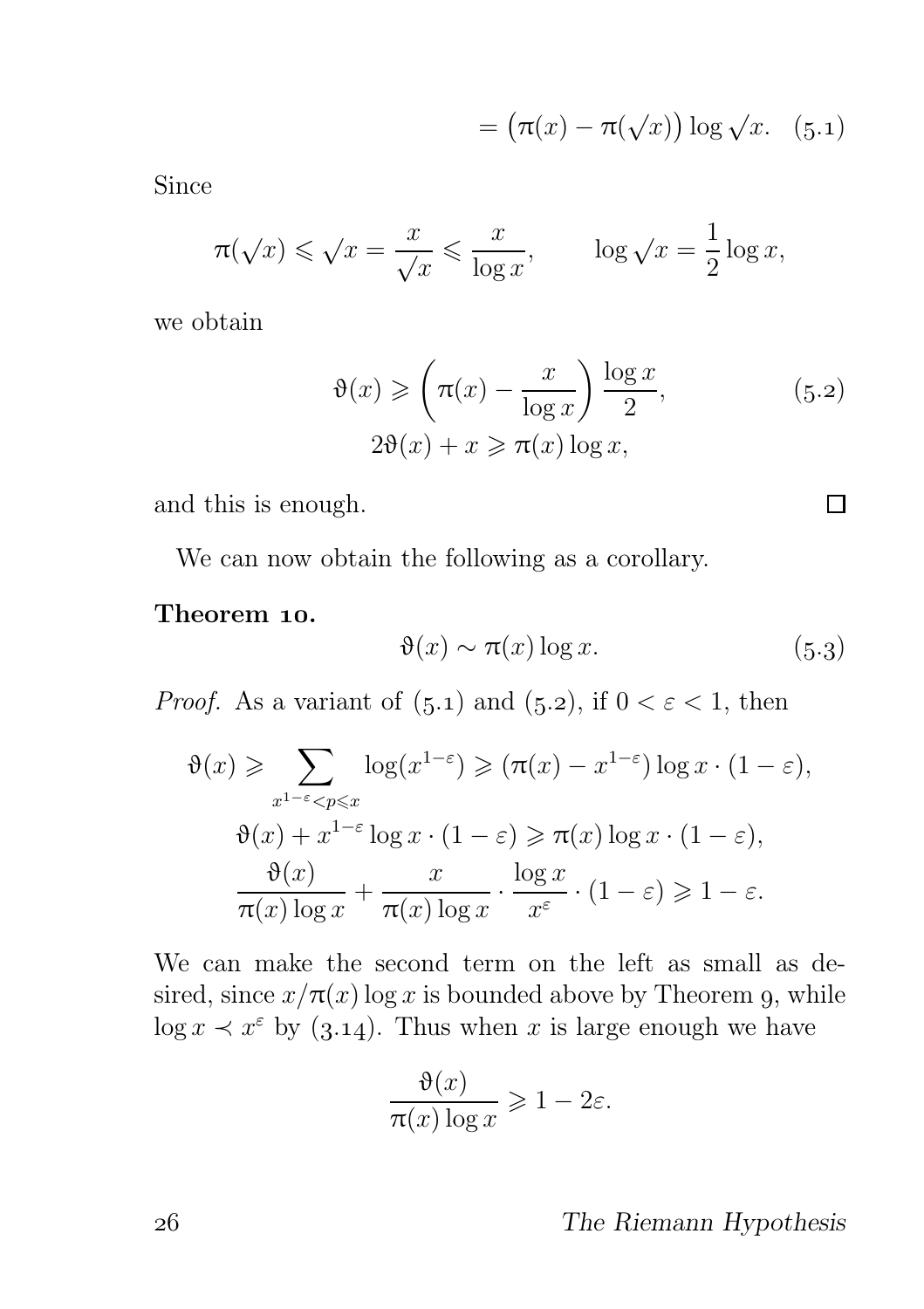For all small  $\varepsilon$ , for large x, this is true. Since the left side is bounded above by 1 by  $(4.5)$ , we conclude

$$
\lim_{x \to \infty} \frac{\vartheta(x)}{\pi(x) \log x} = 1.
$$

We turn to holomorphic functions. A subset  $\Omega$  of  $\mathbb C$  is **open** if, for every element a of  $\Omega$ , for some positive  $\varepsilon$ ,

$$
\{z \in \mathbb{C} \colon |z - a| < \varepsilon\} \subseteq \Omega.
$$

If  $f: \Omega \to \mathbb{C}$  and  $q: \Omega \to \mathbb{C}$  and, for every a in  $\Omega$ ,

$$
\lim_{z \to a} \frac{f(z) - f(a)}{z - a} = g(a),
$$
\n(5.4)

then g is the **complex derivative**—denoted by  $f'$ —of f, and f itself is holomorphic.

For example, complex conjugation  $z \mapsto \overline{z}$  is not holomorphic, since

$$
\frac{\overline{z} - \overline{a}}{z - a} = \frac{\overline{z - a}}{z - a} = \frac{\overline{z - a}^2}{|z - a|^2},
$$

and this is on the unit circle and can be anywhere on that circle.

When we consider  $\mathbb C$  as the real vector space  $\mathbb R^2$ , then complex conjugation is a linear transformation of this space, and then it is is own derivative at each point. Why then conjugation is not holomorphic is that it is not a linear transformation of C as a complex vector space.

In detail, we can rewrite  $(5.4)$  as

$$
\lim_{z \to a} \frac{f(z) - f(a) - f'(a)(z - a)}{z - a} = 0.
$$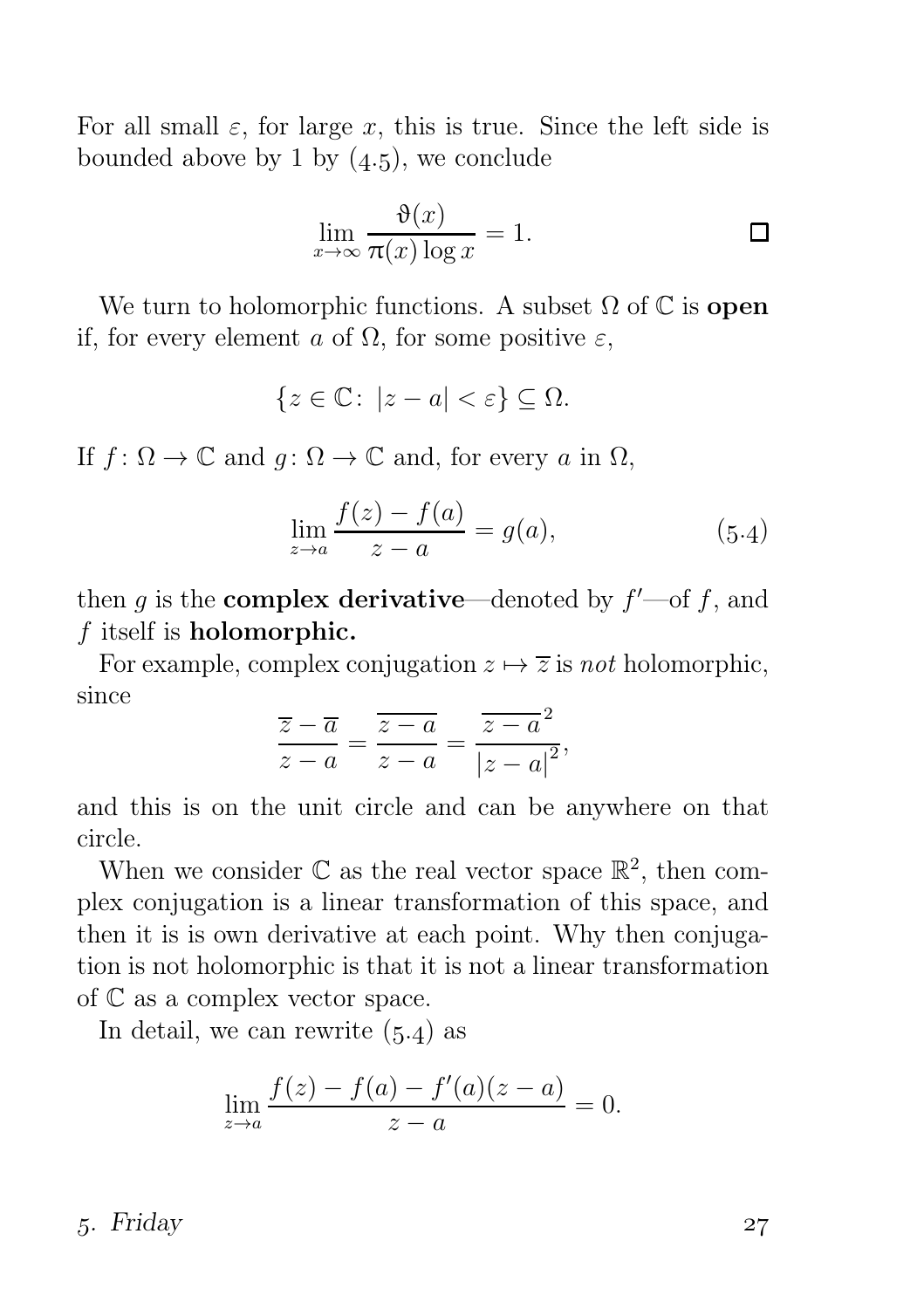Suppose merely

$$
\lim_{z \to a} \frac{f(z) - f(a) - T(z - a)}{z - a} = 0,
$$

where  $T$  is an R-linear function, that is,

$$
T(z + w) = T(z) + T(w), \qquad T(uz) = uT(z),
$$

where  $u \in \mathbb{R}$ . Then T is the **real derivative** of f at a. T is  $\mathbb{C}$ linear if and only if it is multiplication by a complex number, which in this case would be  $f'(a)$ , and f would be holomorphic.

In any case, the partial derivatives of  $f$  at  $a$  are as follows, where  $h$  is a real number.

$$
\partial_x f(a) = \lim_{h \to 0} \frac{f(a+h) - f(a)}{h}, \n\partial_y f(a) = \lim_{h \to 0} \frac{f(a + ih) - f(a)}{h} = -i \lim_{h \to 0} \frac{f(a + ih) - f(a)}{ih}.
$$

If  $f$  is holomorphic, we obtain the **Cauchy–Riemann Equa**tion,

$$
\partial_x f(a) = -\mathrm{i} \, \partial_y f(a). \tag{5.5}
$$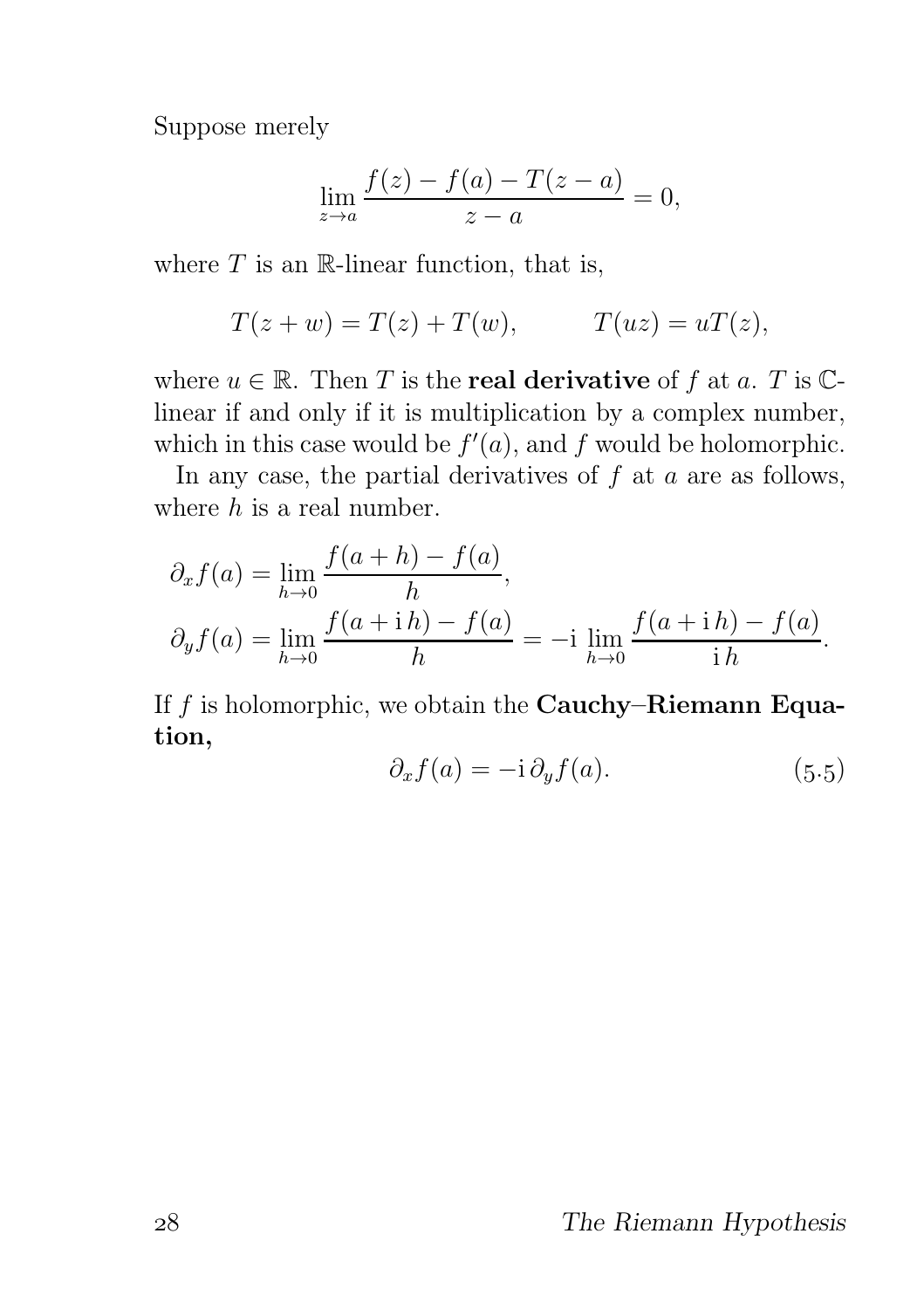### . Saturday

We know  $\pi(x) \log x \sim \vartheta(x)$ , and  $\zeta(s) - 1/(s-1)$  is defined holomorphically on  $\sigma > 0$ , where  $s = \sigma + i t$ . It remains to prove the following.

1. When  $\sigma \geq 1$ , then  $\zeta(s) \neq 0$ , and  $\Phi(s) - 1/(s - 1)$  is holomorphic, where

$$
\Phi(s) = \sum_{p} \frac{\log p}{p^s}.\tag{6.1}
$$

- 2. Theorem 17: When f is bounded on  $[0, \infty)$  and integrable on every bounded interval, and a holomorphic function  $g(s)$  on  $\sigma \geq 0$  agrees with  $\int_0^\infty f(x) e^{-sx} dx$  on  $\sigma > 0$ , then  $g(0) = \int_0^\infty f(x) dx$ ;
- 3.  $\int_1^\infty (\vartheta(x) x) dx/x^2$  converges.
- 4. If  $\int_1^{\infty} (f(x) x) dx dx^2$  converges, and f is increasing, then  $f(x) \sim x$ .

The last theorem is just calculus:

**Theorem 11.** If f is an increasing function such that the integral

$$
\int_{1}^{\infty} \frac{f(t) - t}{t^2} \, \mathrm{d} \, t
$$

converges, then

 $f(x) \sim x$ .

*Proof.* Let f be an increasing function such that  $f(x) \sim x$ . There are two ways this can happen.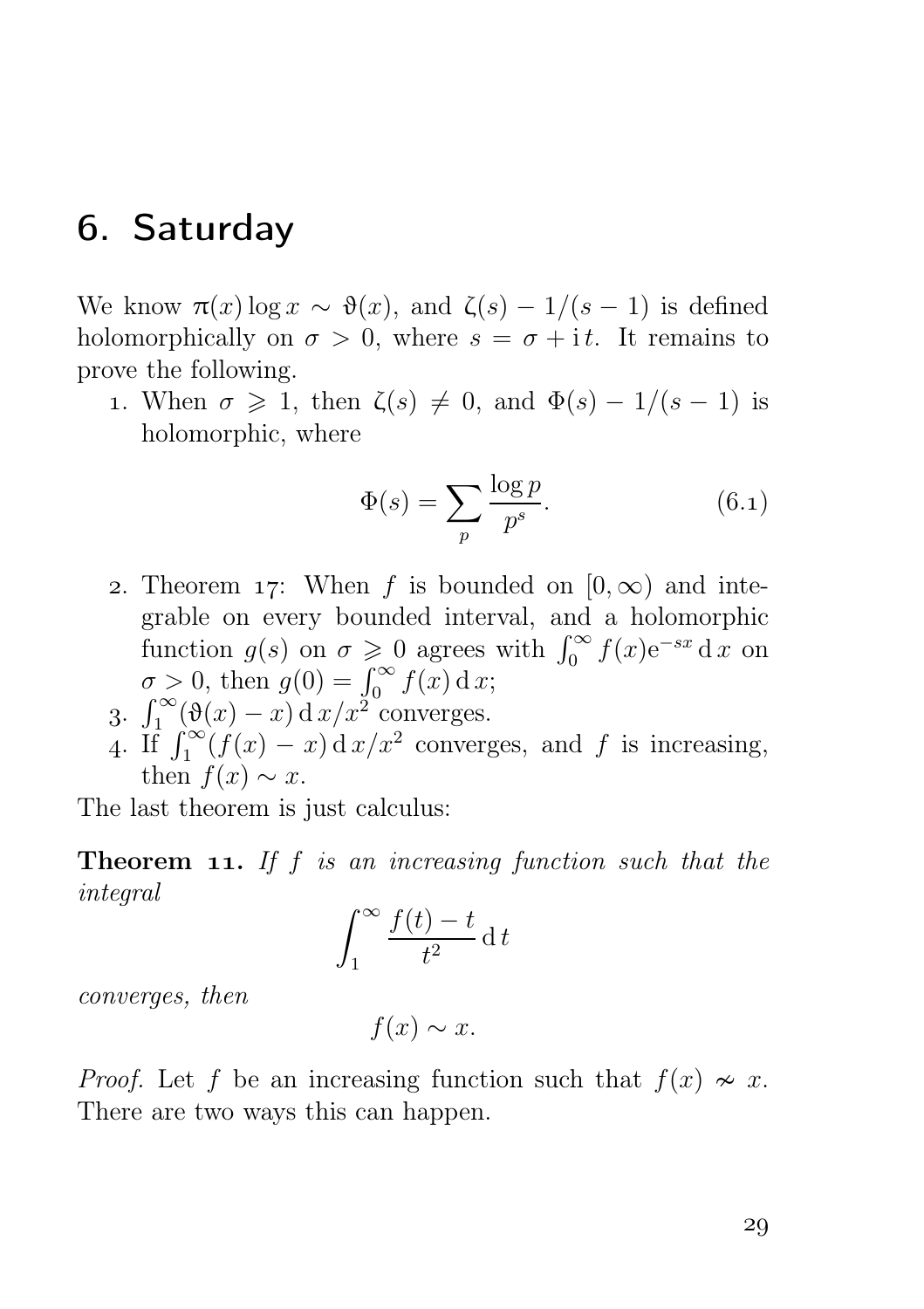1. Suppose first for some  $\lambda$ ,  $\lambda > 1$  and, for arbitrarily large x,

$$
f(x) \geq \lambda x.
$$

For such  $x$ , since  $f$  is increasing,

$$
\int_{x}^{\lambda x} \frac{f(t) - t}{t^2} dt \geqslant \int_{x}^{\lambda x} \frac{\lambda x - t}{t^2} dt = I
$$

for some I. Letting  $t = xu$ , so that  $dt = x du$ , we have

$$
I = \int_1^{\lambda} \frac{\lambda x - ux}{u^2 x^2} dx = \int_1^{\lambda} \frac{\lambda - u}{u^2} du > 0.
$$

However, if  $\int_1^{\infty} g$  converges, then for large  $x, \left| \int_x^{\infty} g \right| < I/2$  and  $\left|\int_{\lambda x}^{\infty} g\right| < I/2$ , so  $\left| \int_{-\infty}^{\infty} g\right| < I/2$ , so  $\left| \int_{-\infty}^{\infty} g\right| < I$  $\int_{x}^{\lambda x} g\Big|$  $\langle I.$ 

2. In the other case, for some  $\lambda$ ,  $0 < \lambda < 1$  and for arbitrarily large x,

$$
f(x) \leq \lambda x.
$$

The argument is similar.

Theorem 12. The function

$$
\Phi(s) - \frac{1}{s-1},
$$

where  $\Phi$  is as in (6.1), extends holomorphically to  $\sigma \geq 1$ , and ζ is non-zero here.

*Proof.* From (4.3), namely  $\zeta(p) = \prod_p (1 - p^{-s})^{-1}$ , we know that  $\zeta$  is nonzero on  $\sigma > 1$ . From

$$
\log \zeta(s) = -\sum_{p} \log(1 - p^{-s}) = -\sum_{p} \log(1 - e^{-s \log p}),
$$

The Riemann Hypothesis

П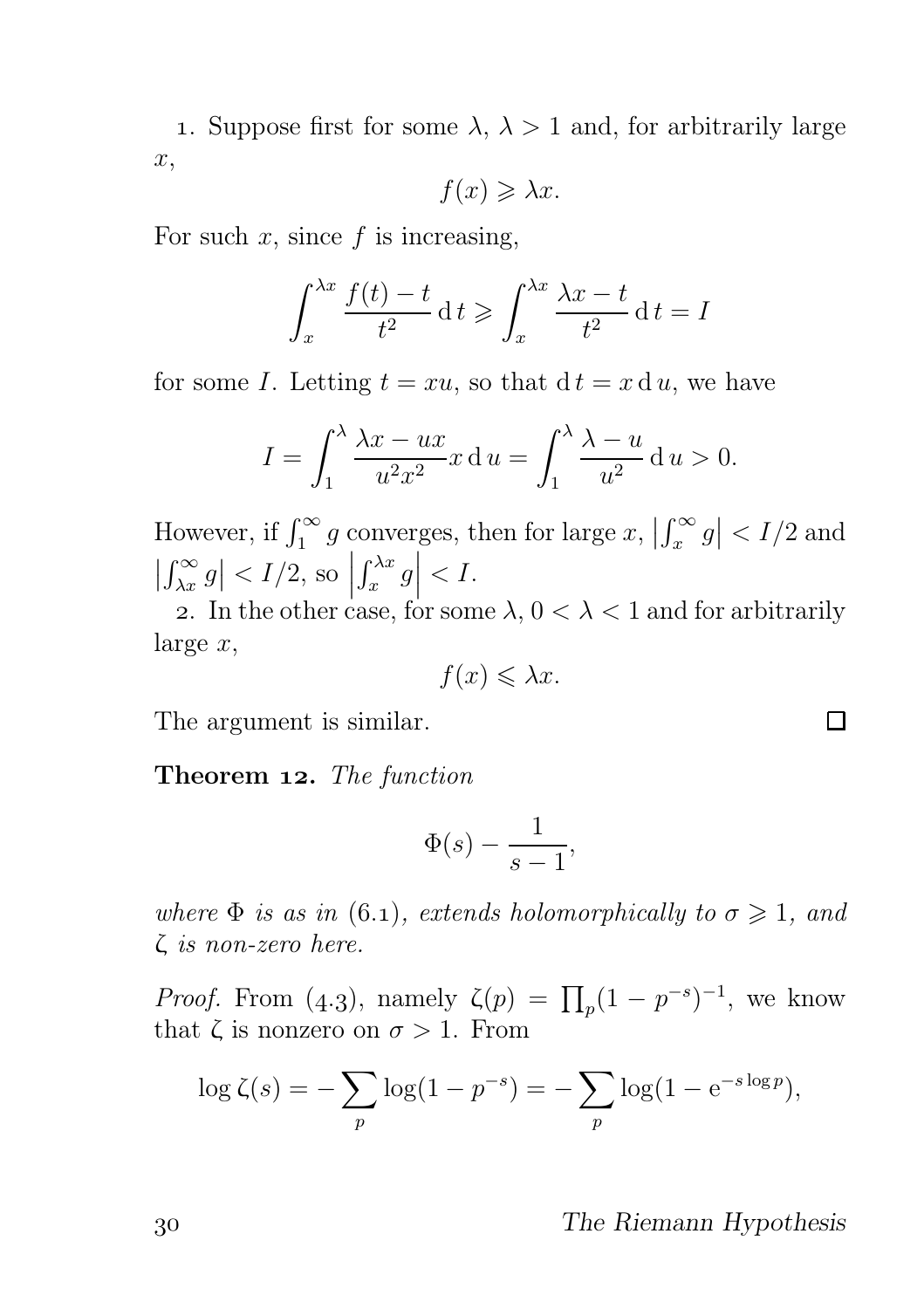taking the derivative, we compute

$$
-\frac{\zeta'(s)}{\zeta(s)} = \sum_{p} \frac{\log p \cdot p^{-s}}{1 - p^{-s}} = \sum_{p} \frac{\log p}{p^s - 1}.
$$

Since

$$
\frac{1}{x-1} = \frac{1}{x} + \frac{1}{x(x-1)},
$$

we have now

$$
-\frac{\zeta'(s)}{\zeta(s)} = \sum_{p} \left( \frac{\log p}{p^s} + \frac{\log p}{p^s(p^s - 1)} \right)
$$

$$
= \Phi(s) + \sum_{p} \frac{\log p}{p^s(p^s - 1)}.
$$
 (6.2)

The last series converges absolutely when  $\sigma > 1/2$ , since for large p,

$$
\frac{1}{p^{2s} - p^s} < \frac{2}{p^{2s}}.
$$

It remains to show  $\zeta(s) \neq 0$  when  $\sigma = 1$ . Then our claim will follow from complex analysis. Specifically, if  $f$  is holomorphic, then, by Theorem 16 on page  $37$ , f is analytic, which means that, for every point  $a$  of its domain, for some coefficients  $a_n$ , for  $z$  near  $a$ ,

$$
f(z) = a_0 + a_1(z - a) + a_2(z - a)^2 + \dots = \sum_{n=0}^{\infty} a_n(z - a)^n.
$$

- If  $a_0 = \ldots = a_{k-1} = 0$ , but  $a_k \neq 0$ , then f has a zero of order k at a.
- If  $a_0 \neq 0$ , and  $k > 0$ , then  $f(z)/(z a)^k$  has a **pole of** order k at a.

#### . Saturday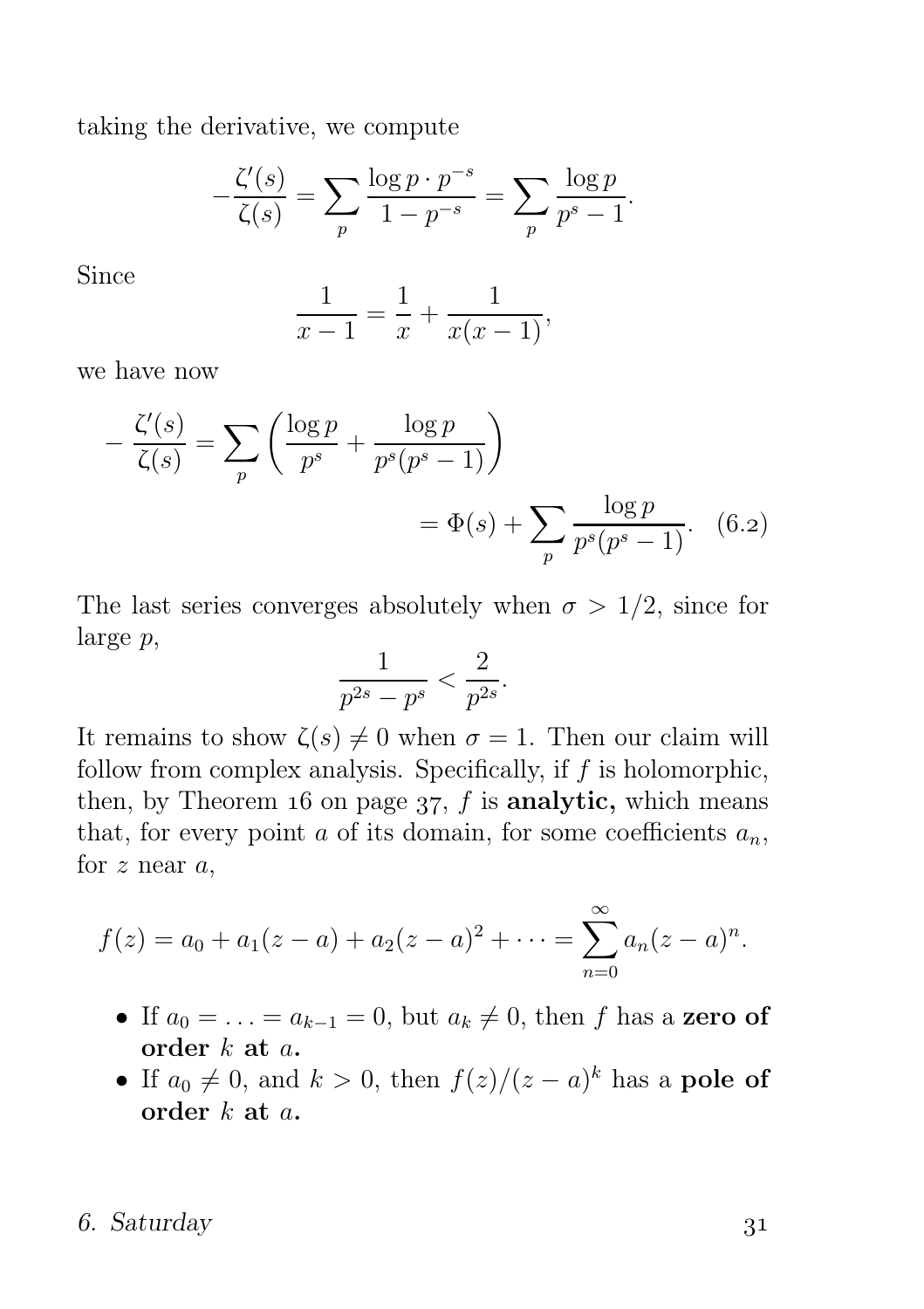Suppose now

$$
g(z) = \sum_{n=k}^{\infty} b_n(z-a)^n = b_k(z-a)^k + \cdots,
$$

where k may be negative. The **residue** of g at a is  $b_{-1}$ . Also

$$
g'(z) = kbk(z-a)k-1 + \cdots,
$$
  
\n
$$
\frac{g'(z)}{g(z)} = k(z-a)^{-1} + \cdots.
$$

If  $k \neq 0$ , then  $g'/g$  has a pole of order 1 at a, and the residue k of  $g'/g$  at a is the order of the zero at a, if there is one; otherwise  $-k$  is the order of the pole at  $a$ .

By Theorem 8, since  $1/(s-1)$  has a pole of order 1 at 1, so does  $\zeta(s)$ . Therefore  $\zeta'/\zeta$  has a pole of order 1, and residue 1, at 1. By (6.2), so has  $\Phi$ . Thus it remains to show  $\zeta(s) \neq 0$ when  $\sigma = 1$ .

Suppose if possible  $\zeta$  has a zero of order  $\mu$  at  $1 + i\alpha$ . Then  $\mu$  is the residue of  $\zeta'/\zeta$  at  $1+i a$ , so

$$
\mu = \lim_{z \to 1 + ia} \frac{(z - 1 - ia)\zeta'(z)}{\zeta(z)}
$$
  
= 
$$
\lim_{z \to 0} \frac{z\zeta'(1 + ia + z)}{\zeta(1 + ia + z)} = -\lim_{z \to 0} z\Phi(1 + ia + z). \quad (6.3)
$$

Likewise

$$
1 = \lim_{z \to 0} z\Phi(z),
$$
 (6.4)

since  $\Phi$  has a pole of order 1, and residue 1, at 1.

Either  $\zeta$  has a zero of some order  $\nu$  at  $1+2i\alpha$ , or else we let  $\nu = 0$ . For small positive  $\varepsilon$ , we compute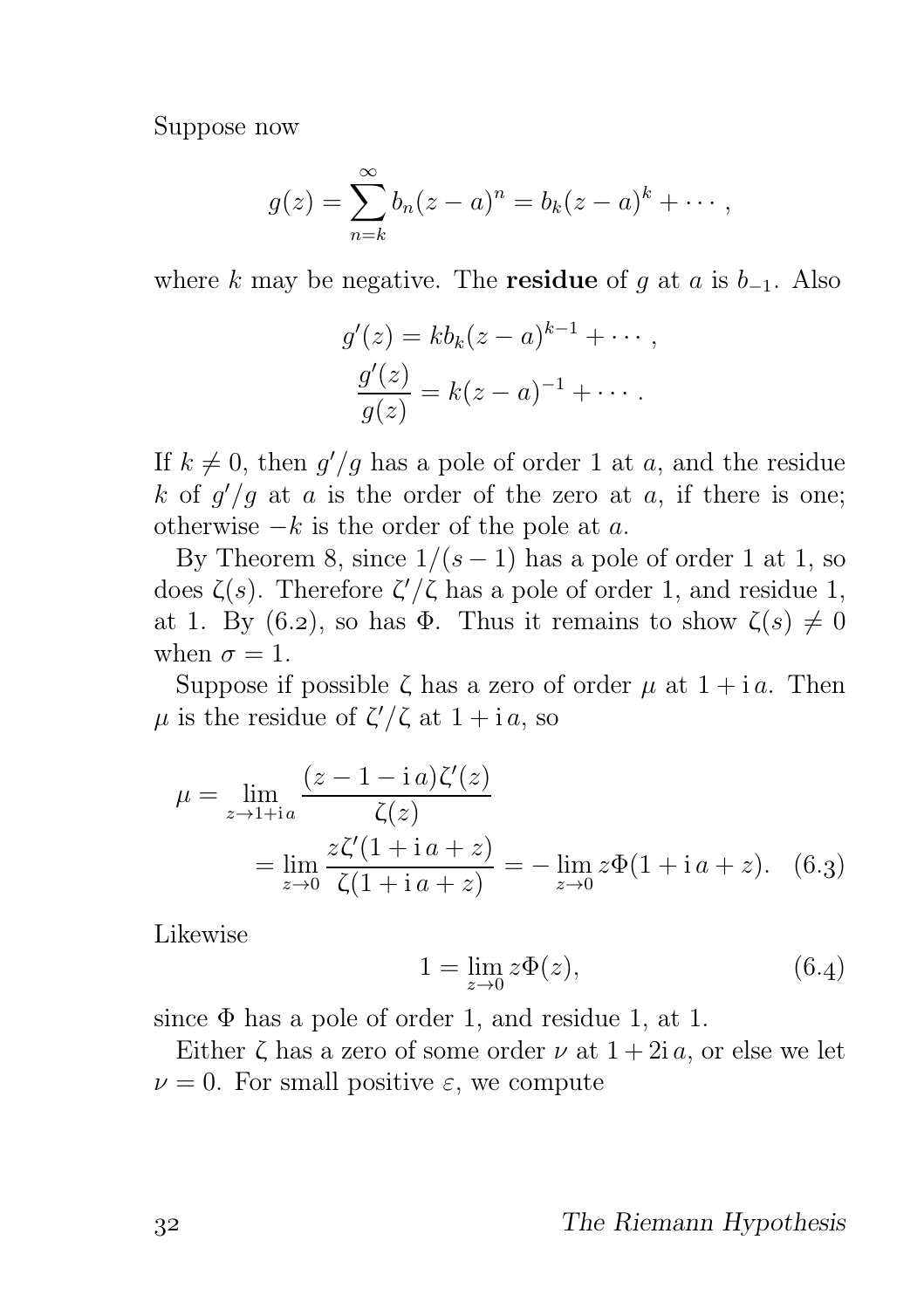$$
\sum_{j=-2}^{2} {4 \choose 2+j} \Phi(1+j)a + \varepsilon = \sum_{j=-2}^{2} {4 \choose 2+j} \sum_{p} \frac{\log p}{p^{1+\varepsilon+jia}}
$$

$$
= \sum_{p} \frac{\log p}{p^{1+\varepsilon}} \sum_{j=-2}^{2} {4 \choose 2+j} \frac{1}{p^{jia}} = \sum_{p} \frac{\log p}{p^{1+\varepsilon}} \left( \frac{1}{p^{i a/2}} + \frac{1}{p^{-i a/2}} \right)^4
$$

$$
= \sum_{p} \frac{\log p}{p^{1+\varepsilon}} \left( 2\Re\left(\frac{1}{p^{i a/2}}\right) \right)^4 \ge 0. \quad (6.5)
$$

Here  $\Re(z) = (z + \overline{z})/2$ , the real part of z. Since

$$
\overline{\Phi(s)} = \Phi(\overline{s}),
$$

so that

$$
2\Re(\Phi(s)) = \Phi(s) + \Phi(\overline{s}),
$$

we have,

$$
\sum_{j=-2}^{2} {4 \choose 2+j} \Phi(1+jia+\varepsilon)
$$
  
=  $2\Re(\Phi(1+2ia+\varepsilon)) + 8\Re(\Phi(1+ia+\varepsilon)) + 6\Re(\Phi(1+\varepsilon)).$ 

In the limit at  $\varepsilon$ , the product of the sum here with  $\varepsilon$  is  $-2\nu$  −  $8\mu + 6$ , by (6.3), and the similar computation for  $\nu$ , and (6.4). By  $(6.5)$ , we have

$$
-2\nu - 8\mu + 6 \geqslant 0,
$$

so  $\mu$  cannot be positive.

#### . Saturday

 $\Box$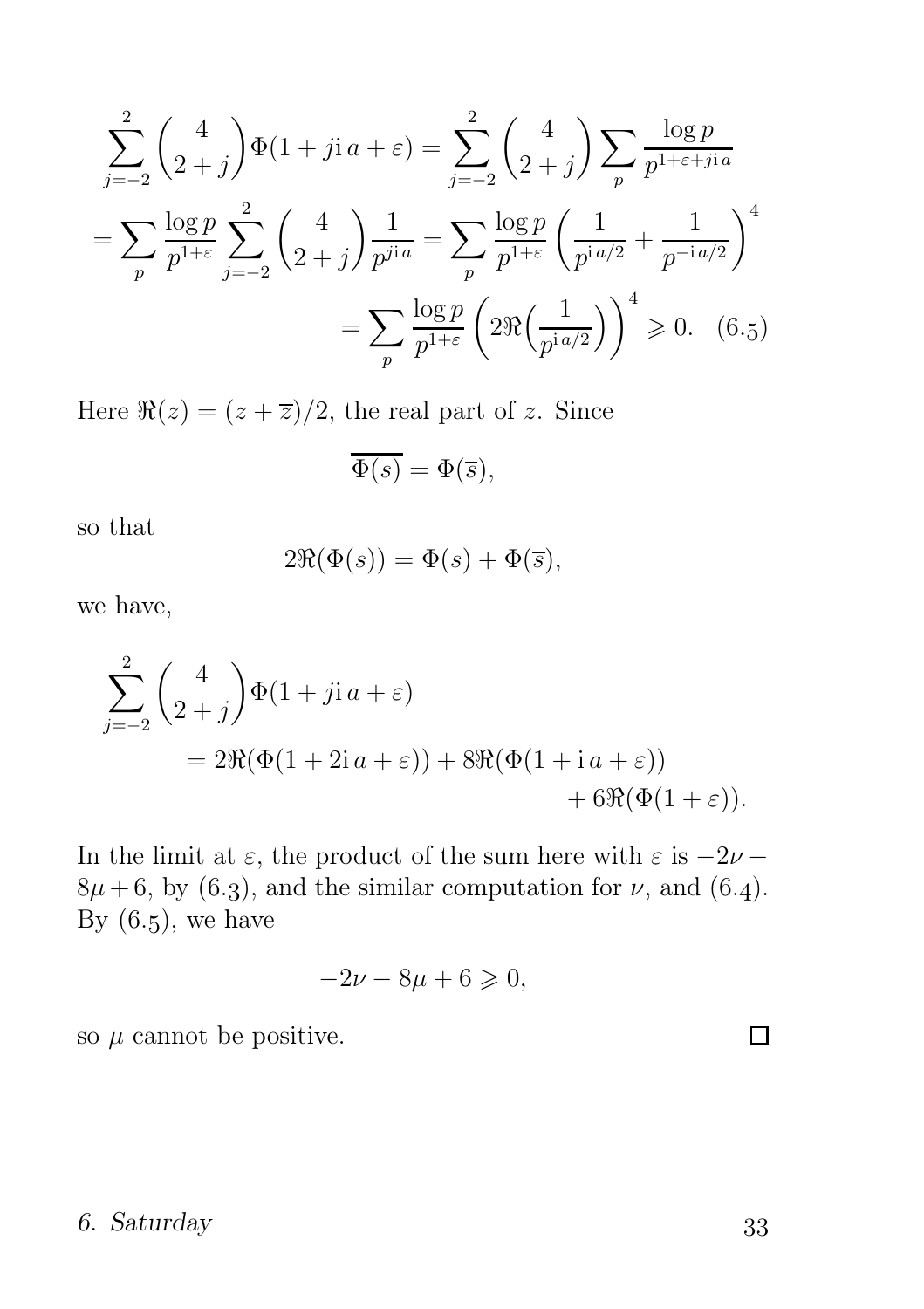### A. Analytic Functions

From the definition on page 31, analytic functions are holomorphic. We shall prove the converse.

We are considering a holomorphic function  $f$  on an open subset  $\Omega$  of  $\mathbb{C}$ . Supposing  $\gamma: [a, b] \to \Omega$ , and making the analysis

$$
\gamma = \gamma_0 + i \gamma_1,\tag{A.1}
$$

where  $\gamma_e: [a, b] \to \mathbb{R}$ , we define

$$
\int_{a}^{b} \gamma = \int_{a}^{b} \gamma_{0} + i \int_{a}^{b} \gamma_{1}, \qquad (A.2)
$$

provided the integrals on the right exist. Suppose further that  $\gamma$  is one-to-one and **continuously differentiable**, which means that each  $\gamma_e$  has a continuous derivative and

$$
\gamma' = \gamma_0' + i \gamma_1'.
$$

Then  $\gamma$  has the **initial point**  $\gamma(a)$  and the **terminal point**  $\gamma(b)$ , and  $\gamma$  itself is an arc or path or line. We define the line integral of f along  $\gamma$  using the substitution

$$
z = \gamma(t), \qquad \qquad d \, z = \gamma'(t) \, d \, t,
$$

obtaining

$$
\int_{\gamma} f(z) \, \mathrm{d}z = \int_{a}^{b} f(\gamma(t)) \gamma'(t) \, \mathrm{d}t,
$$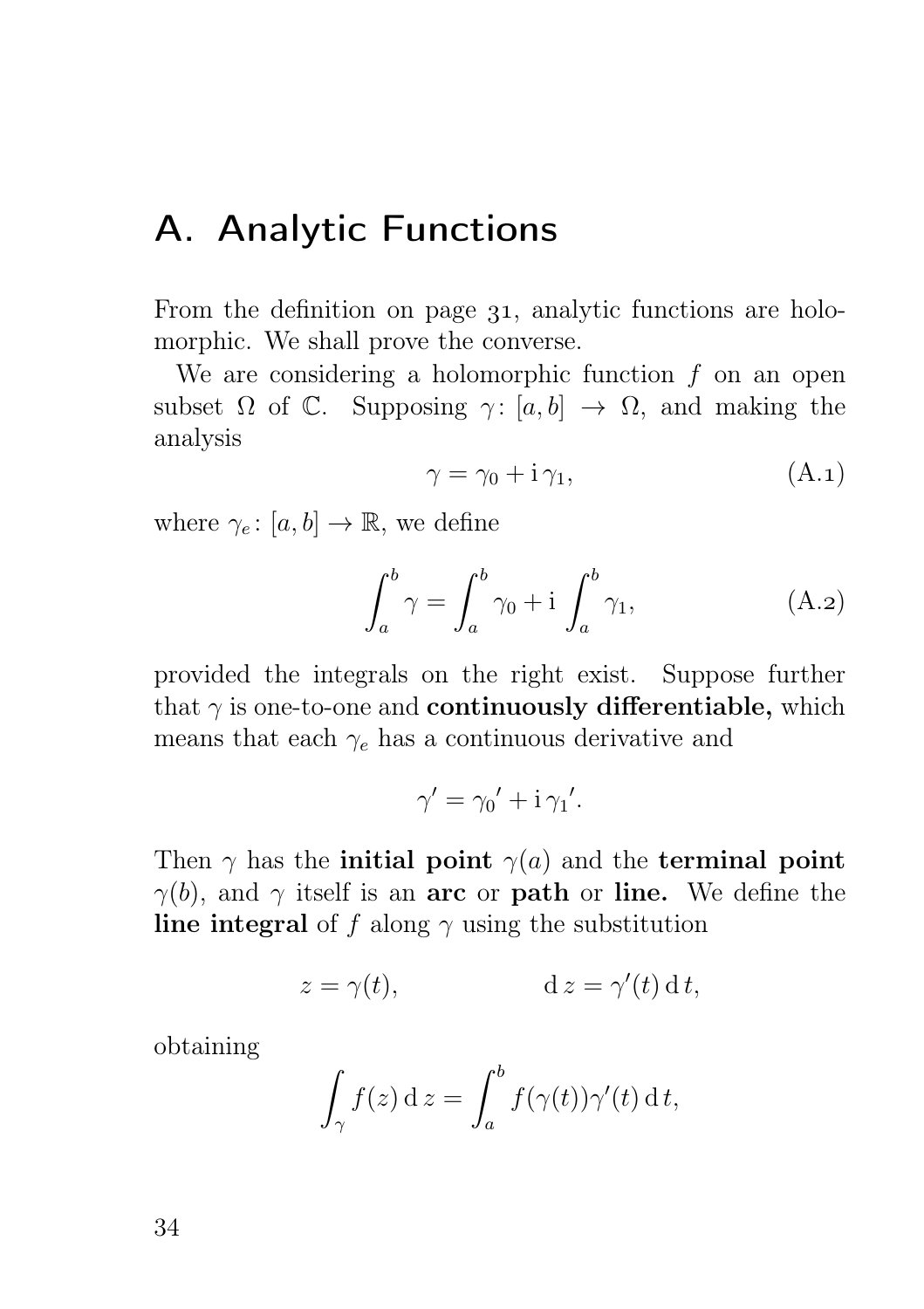or simply

$$
\int_{\gamma} f = \int_{a}^{b} (f \circ \gamma) \gamma'. \tag{A.3}
$$

We say  $\int_{\gamma} f$  is **path independent** if it depends only on f,  $\gamma(a)$ , and  $\gamma(b)$ .

**Theorem 13.** The line integral of a continuous derivative of a holomorphic function is path independent.

*Proof.* If  $f = F'$ , then by the Chain Rule,

$$
(F \circ \gamma)' = (F' \circ \gamma)\gamma' = (f \circ \gamma)\gamma',
$$

and so by  $(A<sub>.3</sub>)$  and the Fundamental Theorem of Calculus,

$$
\int_{\gamma} f = \int_{a}^{b} (F \circ \gamma)' = F(\gamma(b)) - F(\gamma(a)). \qquad \Box
$$

An arc whose initial and terminal points are the same is a closed curve. The line integrals of a function are path independent if and only if the integrals around closed curves are path independent. The latter case means those integrals are zero.

For example, if  $n \neq 0$  and  $f(z) = (z - a)^n/n$ , then f is holomorphic on its domain, which is  $\mathbb C$  if  $n > 0$ , and  $\{z \in$  $\mathbb{C}: z \neq a$  if  $n < 0$ . Also

$$
f'(z) = (z - a)^{n-1},
$$

so that  $(z-a)^{n-1}$  is the derivative of a holomorphic function of z, unless  $n = 0$ . Therefore, letting  $\oint$  denote an integral along a counterclockwise closed curve in the domain of the integrand, we have

$$
n \neq 0 \implies \oint (z-a)^{n-1} \,\mathrm{d}z = 0.
$$

The case when  $n = 0$  is different, as follows.

#### A. Analytic Functions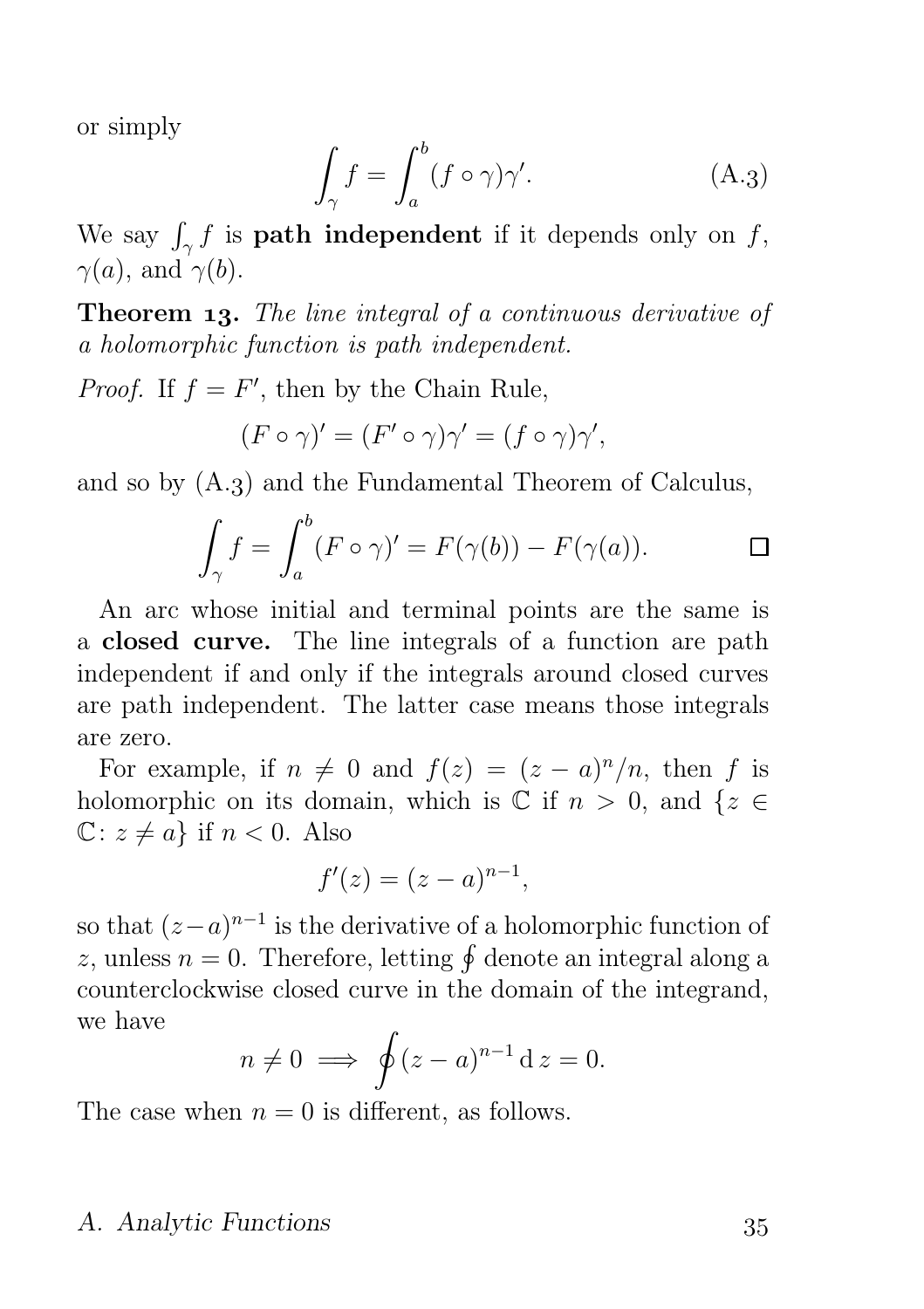**Theorem 14.** If  $\gamma$  describes a counterclockwise loop around a, then

$$
\int_{\gamma} \frac{\mathrm{d}z}{z-a} = 2\mathrm{i}\,\pi.
$$

*Proof.* We may assume  $a = 0$ . If  $\delta$  is  $t \mapsto e^{it}$  on  $[0, 2\pi]$ , we compute

$$
\int_{\delta} \frac{\mathrm{d}z}{z} = \int_0^{2\pi} \frac{\mathrm{i}e^{\mathrm{i}t} \,\mathrm{d}t}{e^{\mathrm{i}t}} = \mathrm{i} \int_0^{2\pi} \mathrm{d}t = 2\mathrm{i}\,\pi.
$$

The general case follows from Theorem 13, since we can analyze  $\delta - \gamma$  as a sum of closed curves, each surrounding a region where  $1/z$  is the derivative of a holomorphic function (which we ambiguously call  $\log z$ ).  $\Box$ 

In the following,  $(A_4)$  is **Cauchy's Integral Formula.** 

**Theorem 15.** If f is holomorphic on an open neighborhood of a, and  $\gamma$  describes a counterclockwise loop, within that neighborhood, around a, then

$$
f(a) = \frac{1}{2i\pi} \int_{\gamma} \frac{f(z)}{z - a} dz.
$$
 (A.4)

*Proof.* Again we may assume  $a = 0$ . By Theorem 14,

$$
f(0) = \frac{1}{2i\pi} \int_{\gamma} \frac{f(0)}{z} dz.
$$
 (A.5)

As in the proof of Theorem 14, we may adjust  $\gamma$ , now shrinking it to a circle of radius  $\delta$  around 0. Given a positive  $\varepsilon$ , we may let  $\delta$  be small enough that

$$
|f(z) - f(0)| < \varepsilon
$$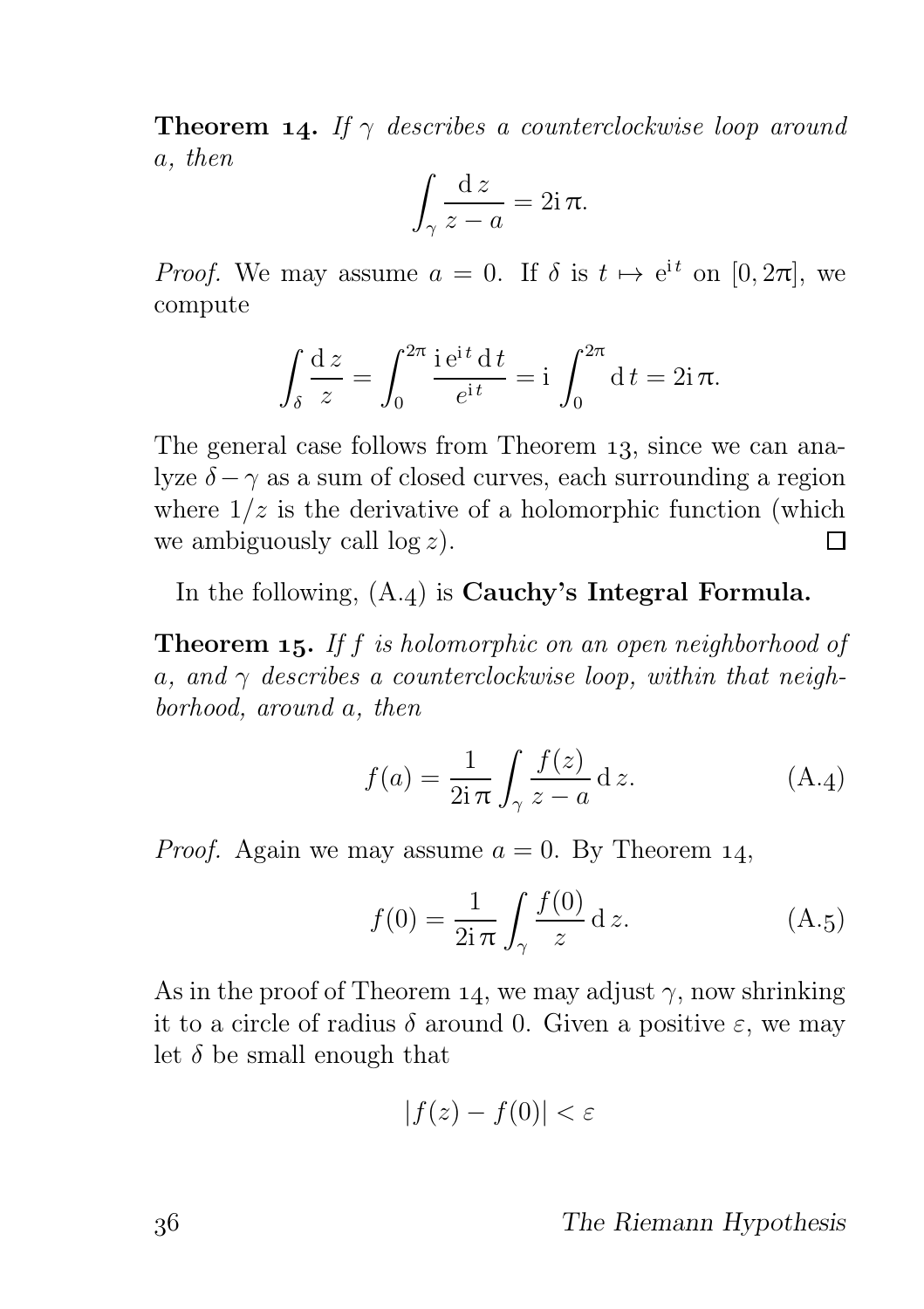on  $\gamma$ . Using (A.5), we compute

$$
\left| \frac{1}{2i\pi} \int_{\gamma} \frac{f(z)}{z} dz - f(0) \right| = \left| \frac{1}{2i\pi} \int_{\gamma} \frac{f(z) - f(0)}{z} dz \right|
$$
  
= 
$$
\frac{1}{2\pi} \left| \int_{0}^{1} \frac{f(\delta e^{2i\pi t}) - f(0)}{\delta e^{2i\pi t}} 2i\pi \delta e^{2i\pi t} dt \right|
$$
  

$$
\leq \int_{0}^{1} \left| f(\delta e^{2i\pi t}) - f(0) \right| dt < \varepsilon.
$$

This being so for all positive  $\varepsilon$ , then claim follows.

 $\Box$ 

Theorem 16. Holomorphic functions are analytic.

*Proof.* Let  $\gamma$  describe a circle in the domain of a holomorphic function  $f$ . We may assume the center of the circle is 0. Let w be a point inside the circle. By Theorem  $15$ , and then the rule  $(4.4)$  for geometric series,

$$
2i\pi f(w) = \int_{\gamma} \frac{f(z)}{z - w} dz = \int_{\gamma} \frac{f(z)}{z(1 - w/z)} dz
$$
  
= 
$$
\int_{\gamma} \frac{f(z)}{z} \sum_{n \in \omega} \left(\frac{w}{z}\right)^n dz = \int_{\gamma} \sum_{n \in \omega} \frac{f(z)w^n}{z^{n+1}} dz.
$$

Since  $f(z)$  is bounded on  $\gamma$  (this being compact), the convergence of the series is absolute, so we can interchange the integration and summation:

$$
f(w) = \sum_{n \in \omega} \frac{1}{2i\pi} \left( \int_{\gamma} \frac{f(z) \, dz}{z^{n+1}} \right) w^n.
$$

#### A. Analytic Functions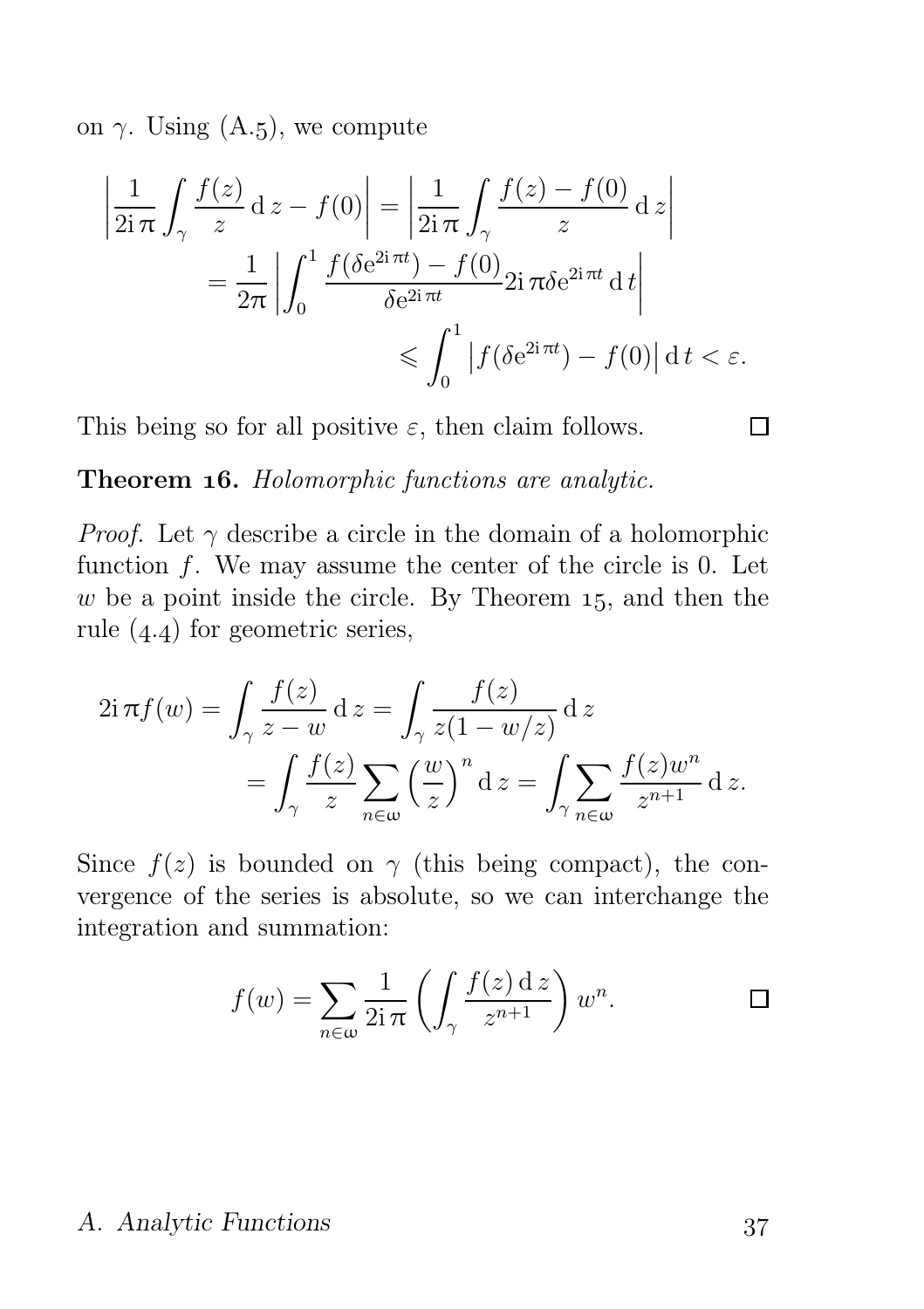### B. The Prime Number Theorem

We shall prove the Prime Number Theorem as Theorem 10 below. This will use our earlier results, along with Theorem , which will be a consequence of the following "analytic theorem."

**Theorem 17** (Newman [4]). Any function f that is bounded and locally integrable on  $[0, \infty)$  is globally integrable, provided the function g given on  $\sigma > 0$  by

$$
g(s) = \int_0^\infty f(t)e^{-st} dt
$$

extends holomorphically to  $\sigma \geq 0$ . In this case, moreover,

$$
g(0) = \int_0^\infty f(t) \, \mathrm{d} \, t.
$$

Proof. Defining

$$
g_x(z) = \int_0^x f(t) e^{-zt} dt,
$$

we want to prove

$$
g(0) = \lim_{x \to \infty} g_x(0). \tag{B.1}
$$

Given large positive R, we can find positive  $\delta$  so that g is holomorphic on the region  $-\delta \leq \sigma \leq k$  |s|  $\leq R$  shown in Figure B.1. Let  $\gamma$  be a counterclockwise path around this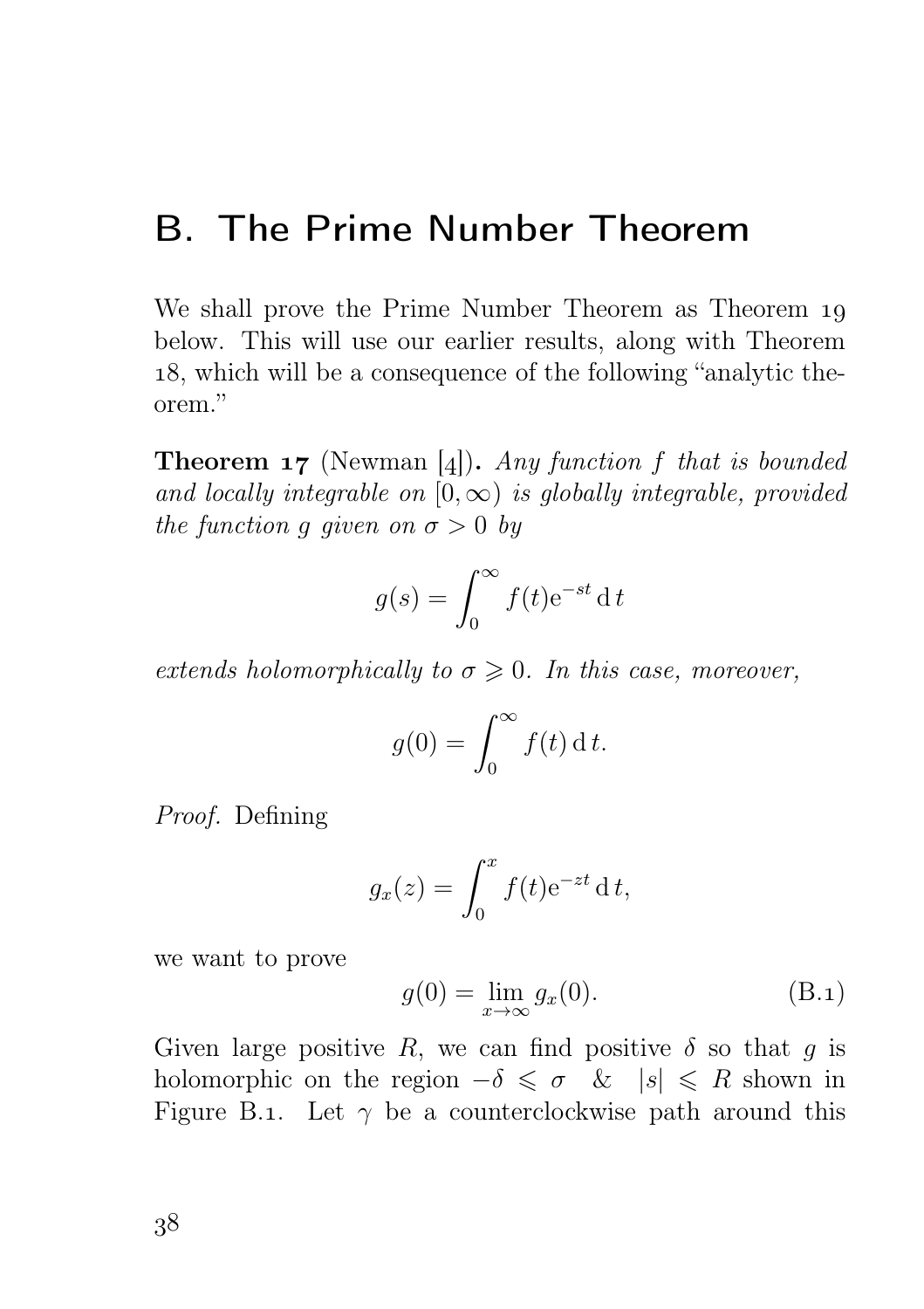

Figure B.1.: A contour for integration

region. By Cauchy's Integral Formula,

$$
g(0) - g_x(0) = \frac{1}{2i\pi} \int_{\gamma} (g(z) - g_x(z)) \frac{dz}{z}.
$$
 (B.2)

Now let

$$
h_x(s) = e^{sx} \left( 1 + \frac{s^2}{R^2} \right),
$$

so  $h_x$  is holomorphic on  $\mathbb{C}$ . The innovation of Newman is to multiply  $g(z) - g_x(z)$  by  $h_x(z)$ , so that, since  $h_x(0) = 1$ , (B.2) becomes

$$
g(0) - g_x(0) = \frac{1}{2i\,\pi} \int_{\gamma} (g(z) - g_x(z)) \frac{h_x(z)}{z} \,dz.
$$

We shall bound the integral. We have

$$
\left|\frac{h_x(s)}{s}\right| = \frac{e^{\sigma x}}{R}\left|\frac{R}{s} + \frac{s}{R}\right|,
$$

#### B. The Prime Number Theorem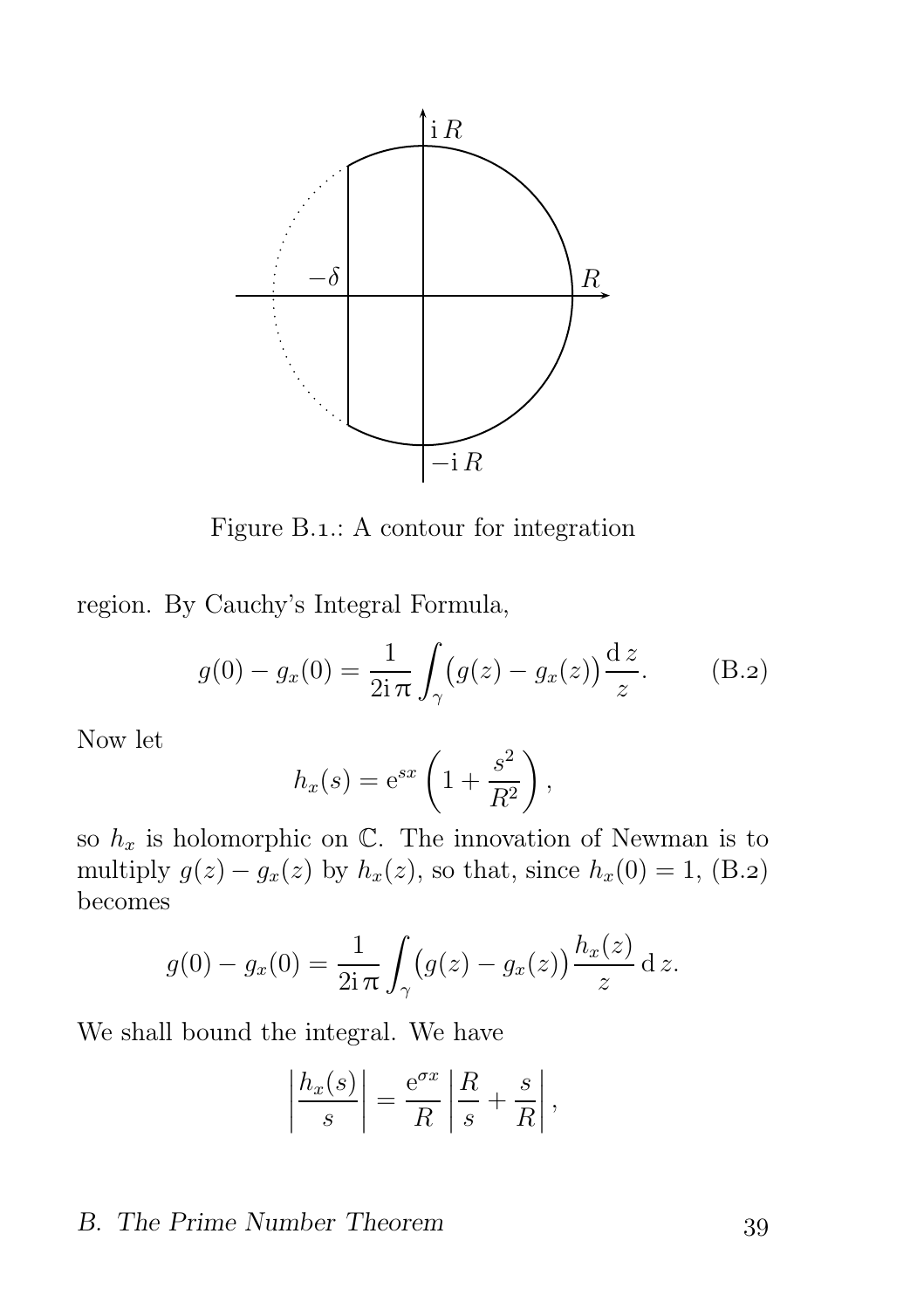and so

$$
|s| = R \implies \left| \frac{h_x(s)}{s} \right| \leq \frac{2e^{\sigma x} |\sigma|}{R^2}.
$$
 (B.3)

Since  $f$  is assumed to be bounded, we may let

$$
B=\sup_{0\leq t}|f(t)|,
$$

so that

$$
\sigma > 0 \implies |g(s) - g_x(s)| = \left| \int_x^{\infty} f(t)e^{-st} dt \right|
$$
  

$$
\leq B \int_x^{\infty} e^{-\sigma t} dt = \frac{B}{e^{\sigma x} \sigma}.
$$
 (B.4)

Combining the two estimates (B.3) and (B.4), letting  $\gamma_+$  be the restriction of  $\gamma$  so that the range is in  $\sigma > 0$ , and thus the length of  $\gamma_+$  is  $\pi R$ , we have

$$
\left| \int_{\gamma_+} (g(z) - g_x(z)) \frac{h_x(z)}{z} dz \right| \leq \pi R \cdot \frac{B}{e^{\sigma x} \sigma} \cdot \frac{2e^{\sigma x} \sigma}{R^2} = \frac{2\pi B}{R}.
$$
 (B.5)

Letting  $\gamma$  be the other part of  $\gamma$ , we have

$$
\left| \int_{\gamma_-} (g(z) - g_x(z)) \frac{h_x(z)}{z} dz \right| \le \left| \int_{\gamma_-} g(z) \frac{h_x(z)}{z} dz \right| + \left| \int_{\gamma_-} g_x(z) \frac{h_x(z)}{z} dz \right|.
$$
 (B.6)

For the last integral, since  $g_x$  is entire, we can replace  $\gamma$  with  $\gamma$ <sup>-'</sup> having the same endpoints, other points having negative real part and absolute value  $R$ . Since, as in  $(B.4)$ ,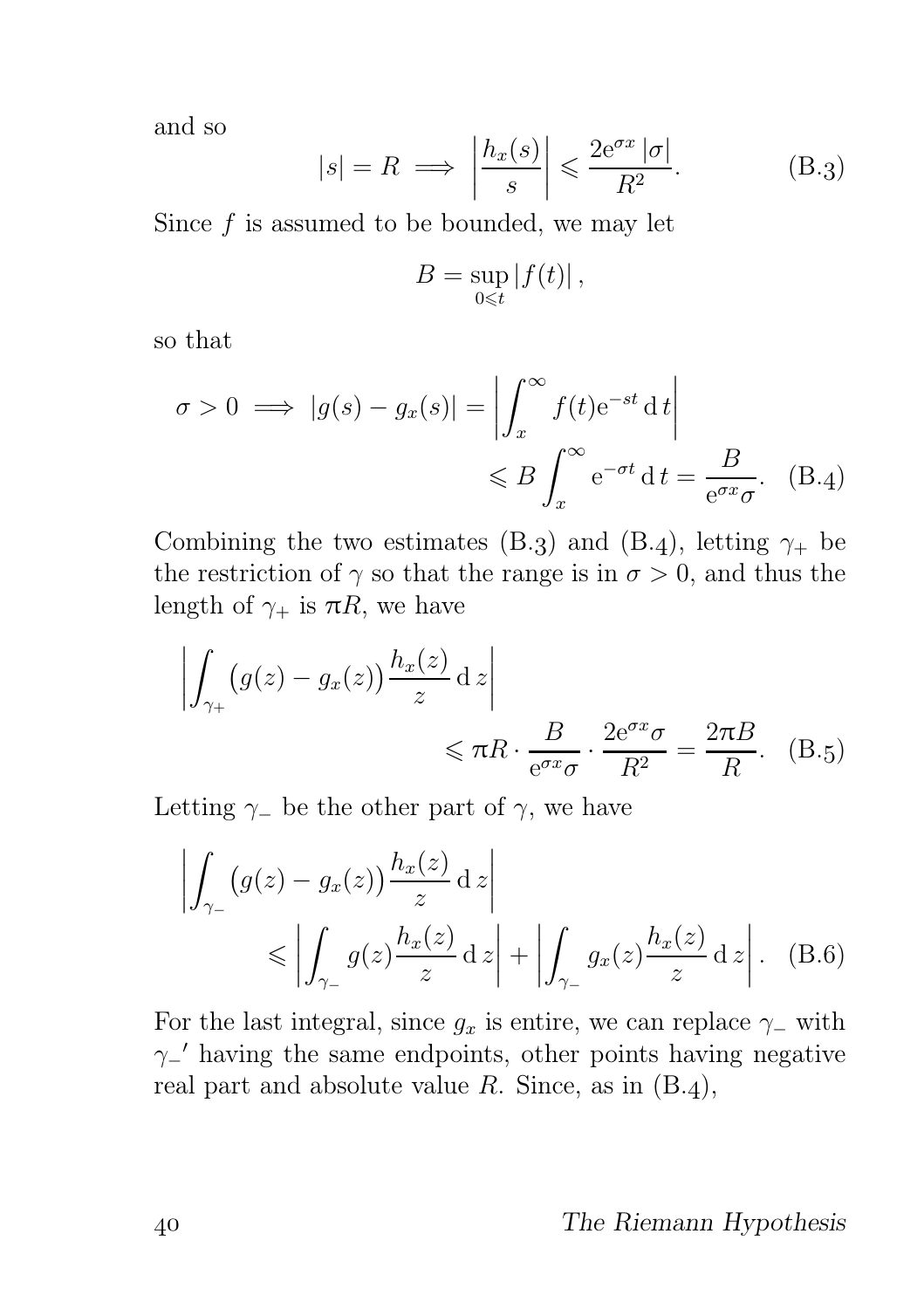$$
\sigma < 0 \implies |g_x(s)| = \left| \int_0^x f(t) e^{-st} \, \mathrm{d} \, t \right| \leqslant B \int_{-\infty}^x e^{-\sigma t} \, \mathrm{d} \, t = \frac{B}{e^{\sigma x} \, |\sigma|},
$$

combining with  $(B.3)$  gives, as in  $(B.5)$ ,

$$
\left| \int_{\gamma_-} g_x(z) \frac{h_x(z)}{z} dz \right| = \left| \int_{\gamma_-'} g_x(z) \frac{h_x(z)}{z} dz \right|
$$
  

$$
\leq \pi R \cdot \frac{B}{e^{\sigma x} |\sigma|} \cdot \frac{2e^{\sigma x} |\sigma|}{R^2} = \frac{2\pi B}{R}.
$$

Thus we have a bound of  $4\pi B/R$  on everything so far, and we can make this bound as small as we like, by letting  $R$  grow large. One integral remains to consider from  $(B.6)$ . We have

$$
\int_{\gamma_-} g(z) \frac{h_x(z)}{z} dz = \int_{\gamma_-} e^{zx} g(z) \left( 1 + \frac{z^2}{R^2} \right) \frac{dz}{z}.
$$

Here x occurs only in the factor  $e^{zx}$ . For some large N, we analyze  $\gamma$ <sub>−</sub> into components  $\gamma_N$  and  $\gamma'_N$ , according to whether the real part of a point is greater than (that is, to the right of)  $-\delta/N$  or not. First,

$$
\left| \int_{\gamma_N} e^{zx} g(z) \left( 1 + \frac{z^2}{R^2} \right) \frac{dz}{z} \right| \leqslant \left| \int_{\gamma_N} g(z) \left( 1 + \frac{z^2}{R^2} \right) \frac{dz}{z} \right|.
$$

We can make this bound, which is independent of  $x$ , as small as we like, by making  $N$  large enough. Moreover,

$$
\left| \int_{\gamma'_N} e^{zx} g(z) \left( 1 + \frac{z^2}{R^2} \right) \frac{dz}{z} \right|
$$

#### B. The Prime Number Theorem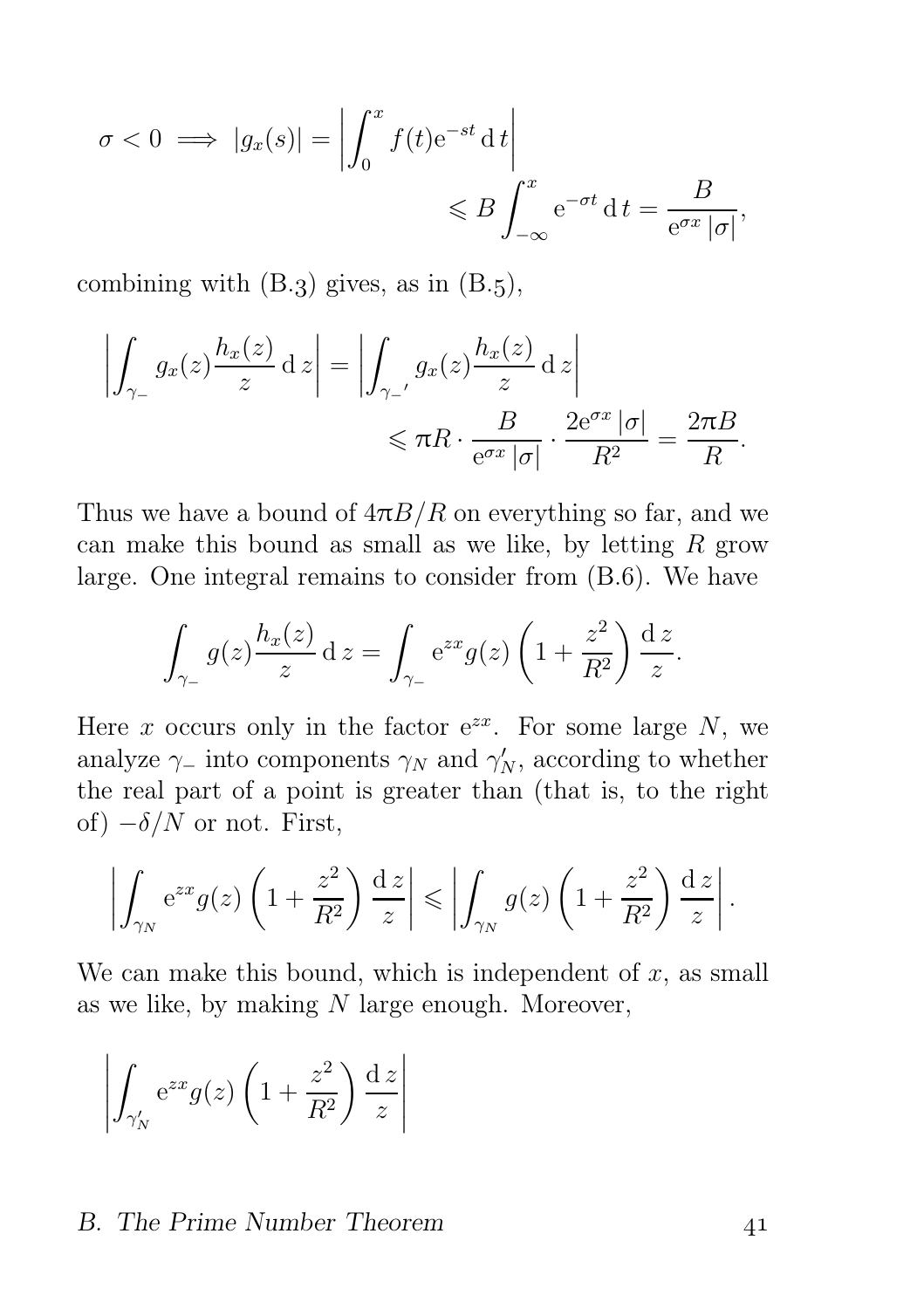$$
\leqslant e^{-\delta x/N} \left| \int_{\gamma'_N} g(z) \left( 1 + \frac{z^2}{R^2} \right) \frac{dz}{z} \right|,
$$

Π

and we can make this as small as we like, given  $N$ , by making x large enough. Thus for all large R, for all positive  $\varepsilon$ , for sufficiently large  $x$ ,

$$
|g(0) - g_x(0)| \leq \frac{4\pi B}{R} + \varepsilon.
$$

This implies  $(B.1)$ .

We immediately apply Theorem 17.

Theorem 18. The integral

$$
\int_{1}^{\infty} \frac{\vartheta(x) - x}{x^2} \, \mathrm{d}x
$$

converges.

Proof. As in the proof of Theorem 2, we consider the primes as forming the increasing sequence  $(p_n : n \in \omega)$ . Now

$$
\log p_0 = \vartheta(p_0), \qquad \log p_{n+1} = \vartheta(p_{n+1}) - \vartheta(p_n),
$$

so that, when  $\sigma > 1$ ,

$$
\Phi(s) = \sum_{n \in \omega} \frac{\log p_n}{p_n^s} = \frac{\vartheta(p_0)}{p_0^s} + \sum_{n \in \omega} \frac{-\vartheta(p_n) + \vartheta(p_{n+1})}{p_{n+1}^s}
$$

$$
= \sum_{n \in \omega} \vartheta(p_n) \left(\frac{1}{p_n^s} - \frac{1}{p_{n+1}^s}\right) = \sum_{n \in \omega} \vartheta(p_n) \int_{p_n}^{p_{n+1}} \frac{s \, dx}{x^{s+1}}
$$

$$
= s \sum_{n \in \omega} \int_{p_n}^{p_{n+1}} \frac{\vartheta(x)}{x^{s+1}} dx = s \int_{1}^{\infty} \frac{\vartheta(x)}{x^{s+1}} dx,
$$

The Riemann Hypothesis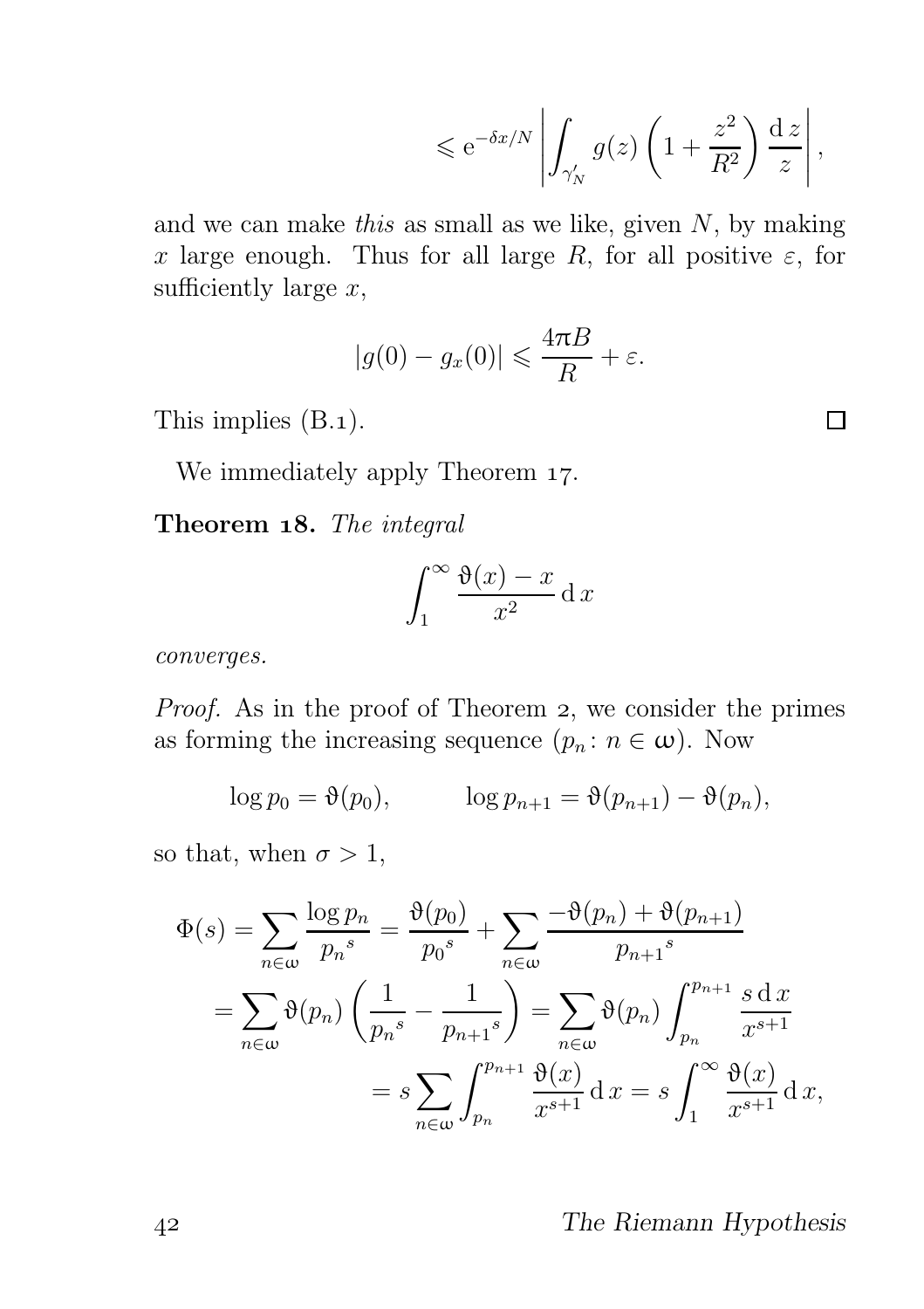and therefore

$$
\frac{\Phi(s+1)}{s+1} - \frac{1}{s} = \int_1^{\infty} \frac{\Phi(x)}{x^{s+2}} dx - \int_1^{\infty} \frac{dx}{x^{s+1}} = \int_1^{\infty} \frac{\Phi(x) - x}{x^{s+2}} dx.
$$

By Theorem 12, the left-hand side extends holomorphically to  $\sigma \geq 0$ . We want to show that the equation still holds when  $s = 0$ . To apply Theorem 17, we use the substitution

$$
x = e^t, \qquad \qquad d\,x = e^t\,d\,t,
$$

obtaining

$$
\int_1^{\infty} \frac{\vartheta(x) - x}{x^{s+2}} dx = \int_0^{\infty} e^{-st} \left( \frac{\vartheta(e^t)}{e^t} - 1 \right) dt.
$$

Since  $\vartheta(e^t)/e^t$  is bounded by Theorem 4, we are done.  $\Box$ Theorem 19 (The Prime Number Theorem).

$$
\pi(x) \sim \frac{x}{\log x}.\tag{B.7}
$$

*Proof.* By Theorems  $18$ ,  $11$ , and  $10$ ,

$$
x \sim \vartheta(x) \sim \pi(x) \log x.
$$

#### B. The Prime Number Theorem